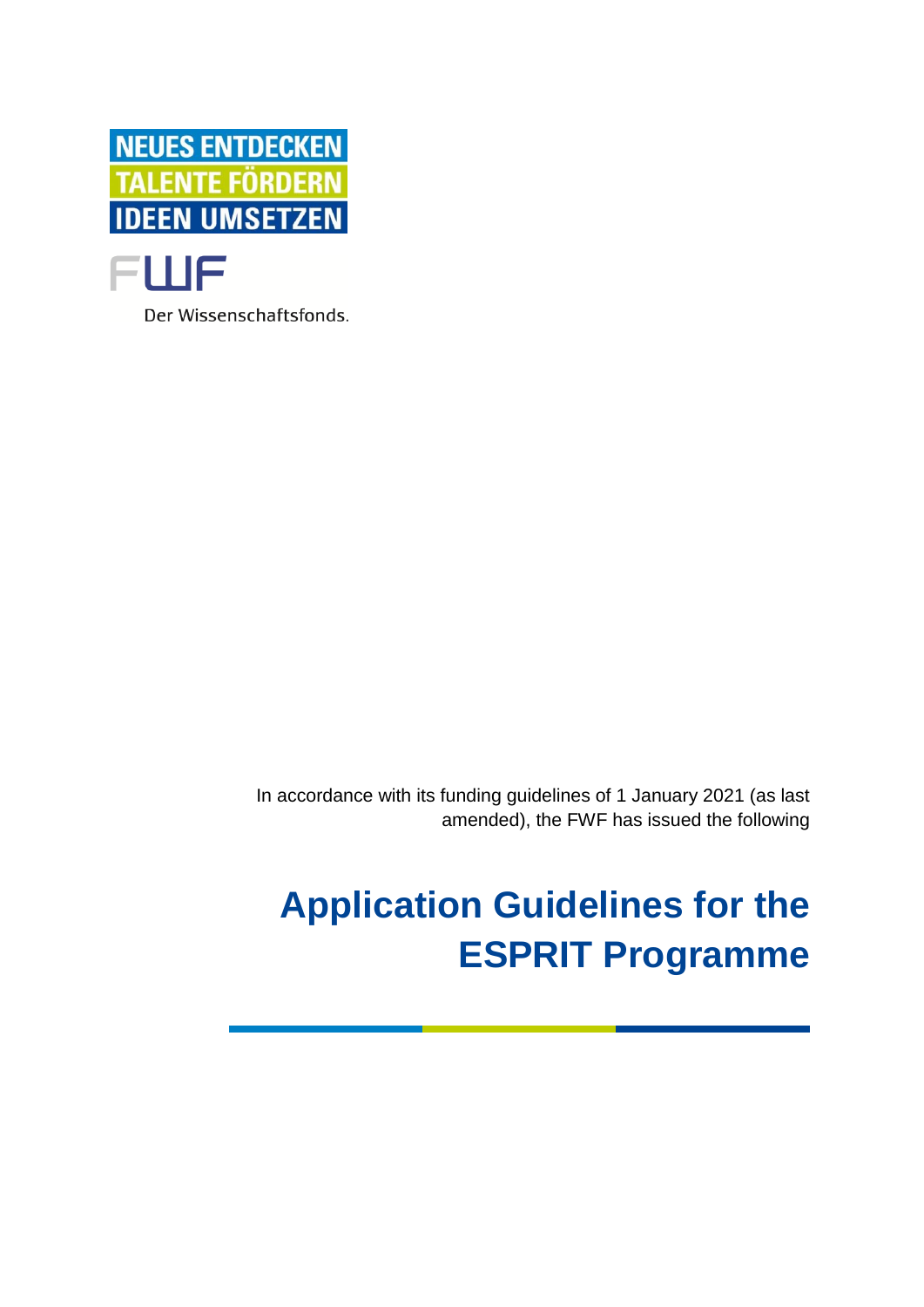

# **Table of contents**

| 1 <sub>1</sub>                                                        |      |                                                                          |  |  |
|-----------------------------------------------------------------------|------|--------------------------------------------------------------------------|--|--|
|                                                                       | 1.1. |                                                                          |  |  |
|                                                                       | 1.2. |                                                                          |  |  |
|                                                                       | 1.3. |                                                                          |  |  |
|                                                                       |      |                                                                          |  |  |
|                                                                       | 1.4. |                                                                          |  |  |
|                                                                       | 1.5. |                                                                          |  |  |
|                                                                       |      | 1.5.1.                                                                   |  |  |
|                                                                       |      | 1.5.2.                                                                   |  |  |
|                                                                       |      | 1.5.3.                                                                   |  |  |
|                                                                       | 1.6. |                                                                          |  |  |
|                                                                       |      | 1.6.1.                                                                   |  |  |
|                                                                       |      | 1.6.2.                                                                   |  |  |
|                                                                       |      | 1.6.3.                                                                   |  |  |
|                                                                       |      | 1.6.4.                                                                   |  |  |
| 2.                                                                    |      |                                                                          |  |  |
|                                                                       | 2.1. |                                                                          |  |  |
|                                                                       |      | 2.1.1.                                                                   |  |  |
|                                                                       |      | 2.1.2.                                                                   |  |  |
|                                                                       |      | 2.1.3.                                                                   |  |  |
|                                                                       |      | 2.1.4.                                                                   |  |  |
|                                                                       | 2.2. |                                                                          |  |  |
|                                                                       |      | 2.2.1.                                                                   |  |  |
|                                                                       |      | 2.2.2.                                                                   |  |  |
|                                                                       |      | 2.2.3.                                                                   |  |  |
|                                                                       |      | 2.2.4.                                                                   |  |  |
|                                                                       | 2.3. |                                                                          |  |  |
|                                                                       |      | 2.3.1.                                                                   |  |  |
|                                                                       |      | 2.3.2.                                                                   |  |  |
|                                                                       | 2.4. |                                                                          |  |  |
|                                                                       | 2.5. |                                                                          |  |  |
| 3.                                                                    |      |                                                                          |  |  |
| 4.                                                                    |      | Compliance with legal requirements and standards of research integrity18 |  |  |
| 5.                                                                    |      |                                                                          |  |  |
| Annex 1: Notes and questions for reviewers in the ESPRIT programme 20 |      |                                                                          |  |  |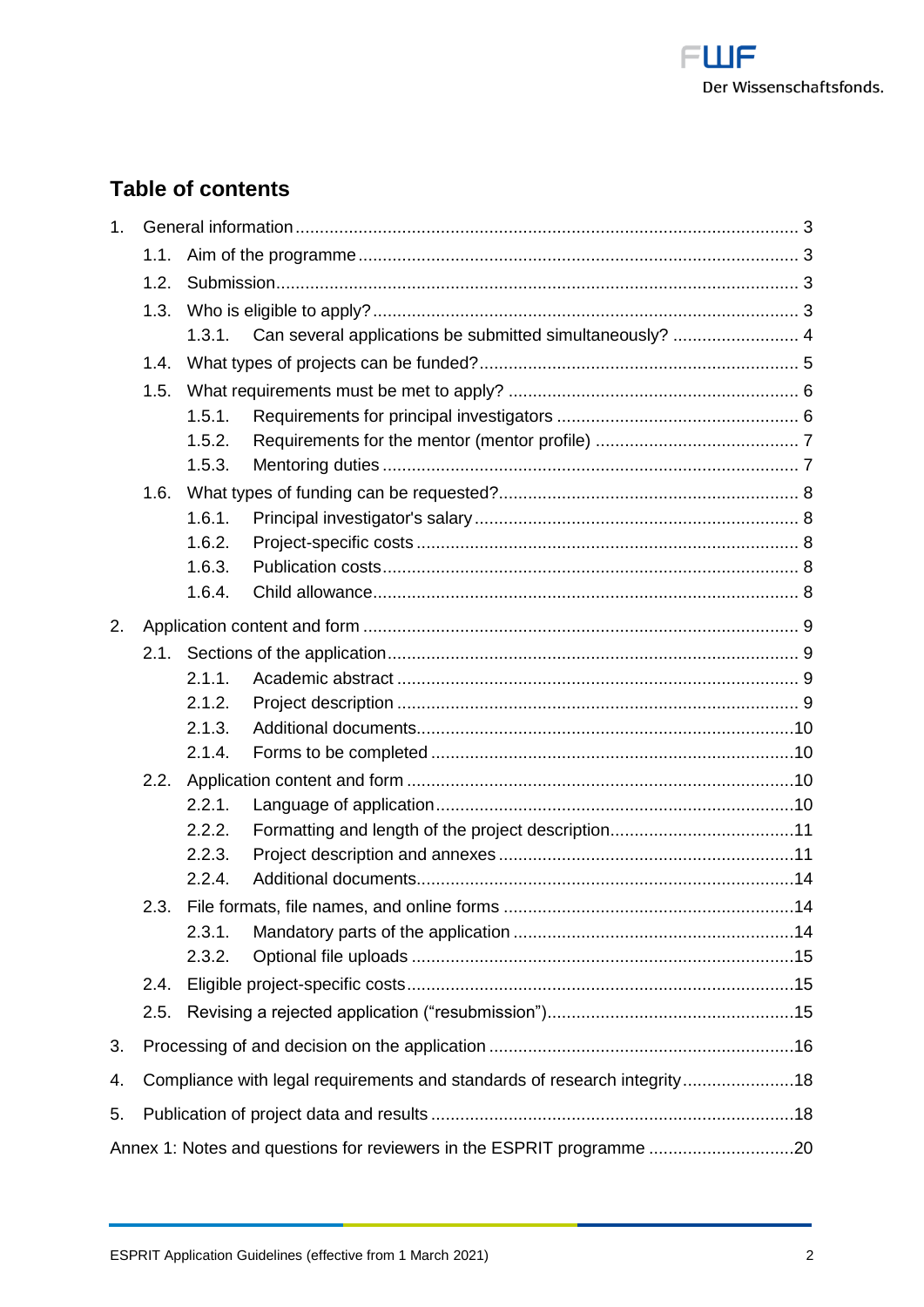

# <span id="page-2-0"></span>**1. General information**

# <span id="page-2-1"></span>**1.1. Aim of the programme**

The ESPRIT (Early-Stage Programme: Research, Innovation, Training) aims to foster the career development of researchers from all disciplines at the beginning of their academic career who wish to carry out an independent research project at an Austrian research institute. The principal investigator will be supported in their skills and career development by a mentor.

The objectives of ESPRIT are

- to promote excellent, innovative research,
- to retain, attract, and win back outstanding researchers and thus strengthen Austrian research institutes,
- to support outstanding women researchers,
- to promote career and skills development (develop/establish own research profile based on an independent research project),
- to enhance career prospects (boost competitiveness through publications, collaborations, and increased visibility).

The FWF places particular emphasis on the promotion of women: female ESPRIT principal investigators benefit from additional measures for women for the purpose, among others, of improving the visibility of successful women researchers and their networking, as well as from the provision of child allowances, if applicable, as additional funding. Furthermore, the FWF plans to award at least half of the projects in the programme to female principal investigators (see also [Section 3.](#page-15-0)).

# <span id="page-2-2"></span>**1.2. Submission**

There are no deadlines; applications can be submitted on a rolling basis. Applications must be submitted exclusively online via the electronic application portal [elane.](https://elane.fwf.ac.at/) The project funding is administered through the research institution (PROFI); therefore, the application must be submitted by both the principal investigator and the responsible research institution. All the forms required for the application must be filled in online; the other documents such as the project description (incl. annexes) and the additional documents must be uploaded as separate files.

# <span id="page-2-3"></span>**1.3. Who is eligible to apply?**

All Austrian **research institutions** are eligible to apply. The application must be submitted together by the principal investigator and the research institution where the project is to be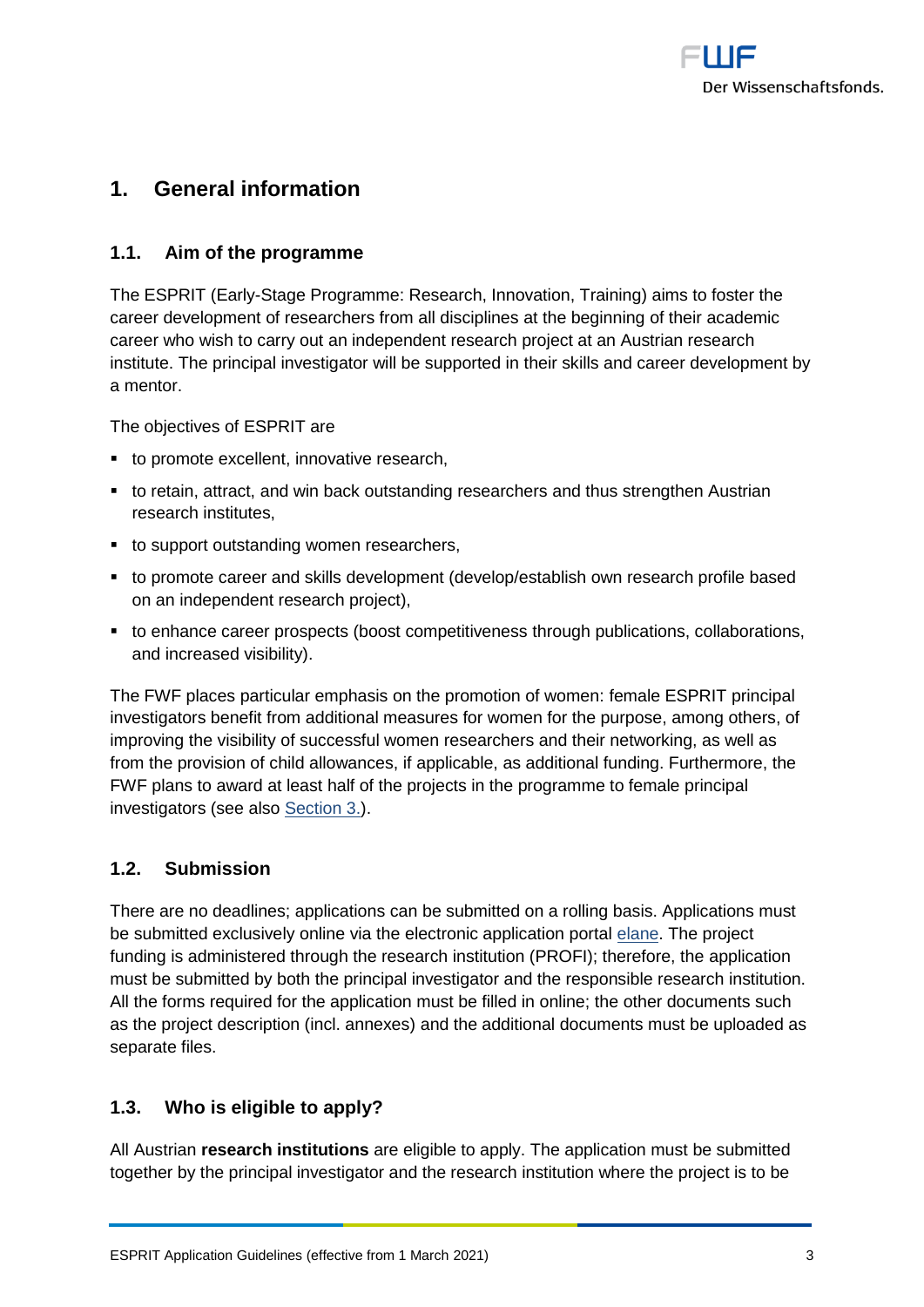

carried out. The project must be carried out in Austria or under the auspices of an Austrian research institution at which the principal investigator works.

The ESPRIT programme is addressed to highly qualified postdocs of all disciplines from Austria and abroad at the beginning of their academic career (see also the requirements in [Section 1.5.1.\)](#page-5-1). Since the funding of female researchers is an explicit goal of this programme, the research institutions are urged to especially encourage highly qualified women to apply for funding. Upon approval, the principal investigators are employed at the research institution that submitted the application; the principal investigator's salary is funded through the project.

The following **exclusion criteria** apply for principal investigators:

- Persons who at the time of submitting the application already have a position at the applying research institution that includes the prospect of permanent employment upon fulfilment of a qualification agreement (e.g., tenure track position) or a permanent contract of employment in a research position cannot serve as the principal investigator of an ESPRIT application unless the employment contract is linked to third-party funding.
- Researchers who have already completed a habilitation also cannot serve as the principal investigator of an ESPRIT project.

In the ESPRIT programme, researchers can serve only once as principal investigator.

An ESPRIT project requires the commitment on the part of a researcher working in Austria to act as **mentor** to support the career development of the principal investigator (see also [Section 1.5.2.](#page-6-0) and [Section 1.5.3.\)](#page-6-1).

#### <span id="page-3-0"></span>**1.3.1. Can several applications be submitted simultaneously?**

There is no limit to the number of applications that can be submitted by a **research institution**.

The following restrictions apply for **principal investigators** with regard to ESPRIT applications/projects and other simultaneous applications/projects:

- It is not possible for one person to serve as the principal investigator in several ESPRIT projects/applications.
- It is also not possible to submit parallel applications in other FWF programmes for the promotion of junior researchers (Erwin Schrödinger, Elise Richter, or Elise Richter PEEK).
- Please note that the number of ongoing/approved projects is limited for principal investigators in the ESPRIT programme. Further information on the restriction on the number of ongoing projects and the limit on the number of applications can be found at [Restriction on the number of projects.](https://www.fwf.ac.at/fileadmin/files/Dokumente/Antragstellung/project_number_limit.pdf)
- The principal investigators of an ESPRIT application can apply simultaneously to other organisations for funding for the planned research project; however, they are required to inform the FWF immediately in writing both of applications submitted to other funding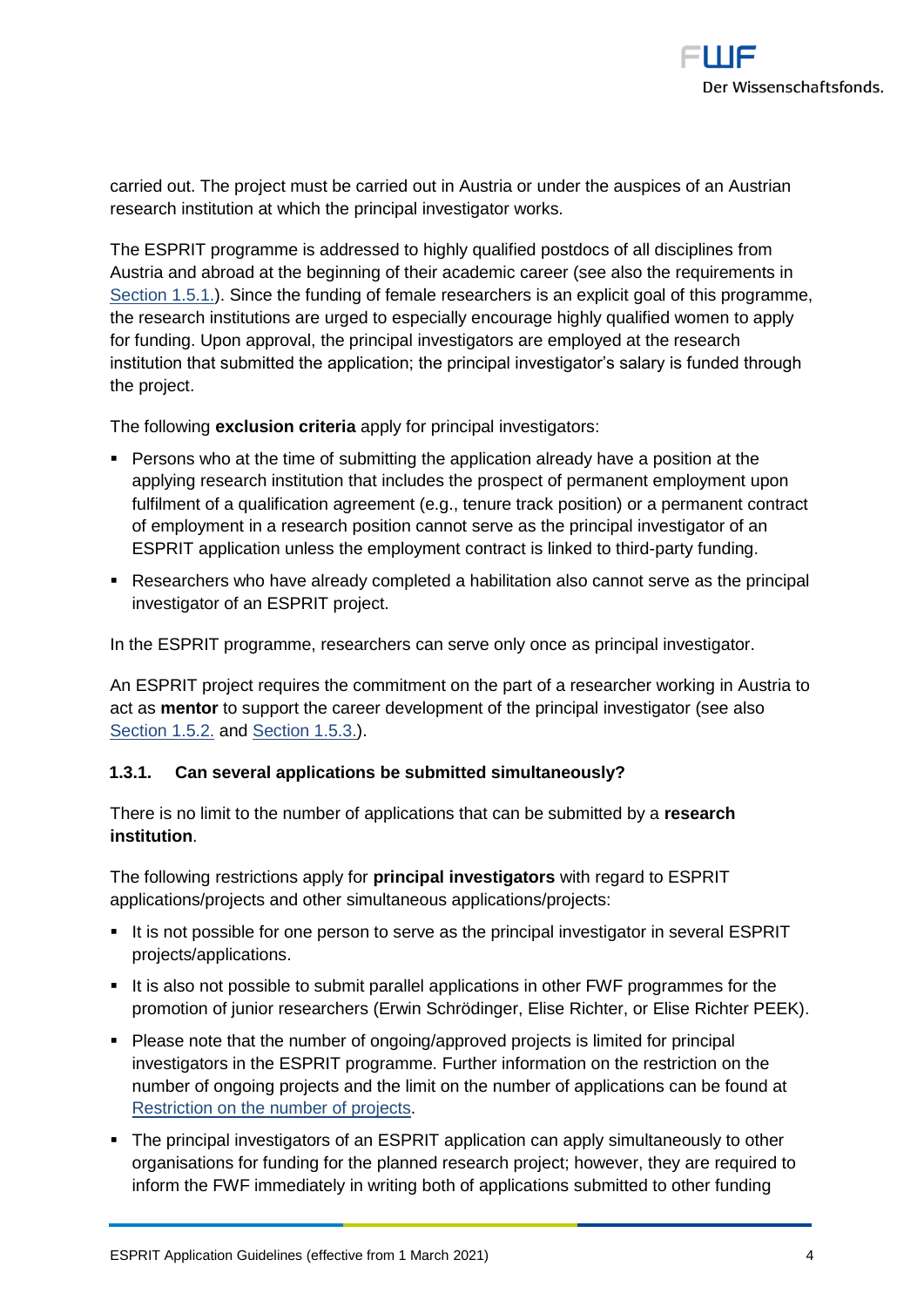

institutions as well as the decisions made on these applications. The decision-making body in the FWF will decide whether and to what extent this third-party funding will be deducted from the funding through the ESPRIT programme. If substantially identical applications are approved by other national and international funding organisations, and the approved funding is sufficient to carry out the planned research project, the principal investigator must decide on one of the approved funding grants. It is not possible to combine them.

# <span id="page-4-0"></span>**1.4. What types of projects can be funded?**

Funding may be requested for projects in basic research that are clearly defined, innovative, convincingly described in terms of objectives and methods, and limited in time. Funding may also be requested for projects in the field of clinical research that are clearly defined in terms of objectives and methods, limited in time and budget, and the results of which are not connected with any direct commercial interests (for the requirements on clinical projects and specific standards regarding the content of the project description, see the information on the [Programme Clinical Research](https://www.fwf.ac.at/en/research-funding/fwf-programmes/programme-clinical-research-klif) and the [Application Guidelines for the Programme Clinical](https://www.fwf.ac.at/fileadmin/files/Dokumente/Antragstellung/KLIF/klif_application-guidelines.pdf)  [Research\).](https://www.fwf.ac.at/fileadmin/files/Dokumente/Antragstellung/KLIF/klif_application-guidelines.pdf) Projects are considered to carry out innovative basic research when they possess one or more of the following attributes: (i) research on new ideas and/or examination of new research questions, (ii) development or application of new research methods, new technologies, or original approaches to solving research questions, (iii) application or modification of existing methods, technologies, or approaches to new research questions. (Please note that the next logical step or the incremental further development of published data is not considered to be innovative or original).

Aspects of a research project that go beyond the realm of science and scholarship (e.g., applications of the research results in business, society, politics, etc.) may be mentioned in the application, but they will not play a part in the assessment of whether the project should be funded.

Principal investigators should be free to choose the fields of research, but the suitability of the applying research institution for the implementation of the planned research project should play a key role in their decision. The project must contribute to the principal investigator developing an independent research profile. In addition to the project description, a career and mentoring plan is required.

The **duration of funding** is **36 months**. Double funding is not permitted (see [Funding](https://www.fwf.ac.at/fileadmin/files/Dokumente/Ueber_den_FWF/Publikationen/FWF-relevante_Publikationen/fwf_funding_guidelines.pdf)  [guidelines\)](https://www.fwf.ac.at/fileadmin/files/Dokumente/Ueber_den_FWF/Publikationen/FWF-relevante_Publikationen/fwf_funding_guidelines.pdf).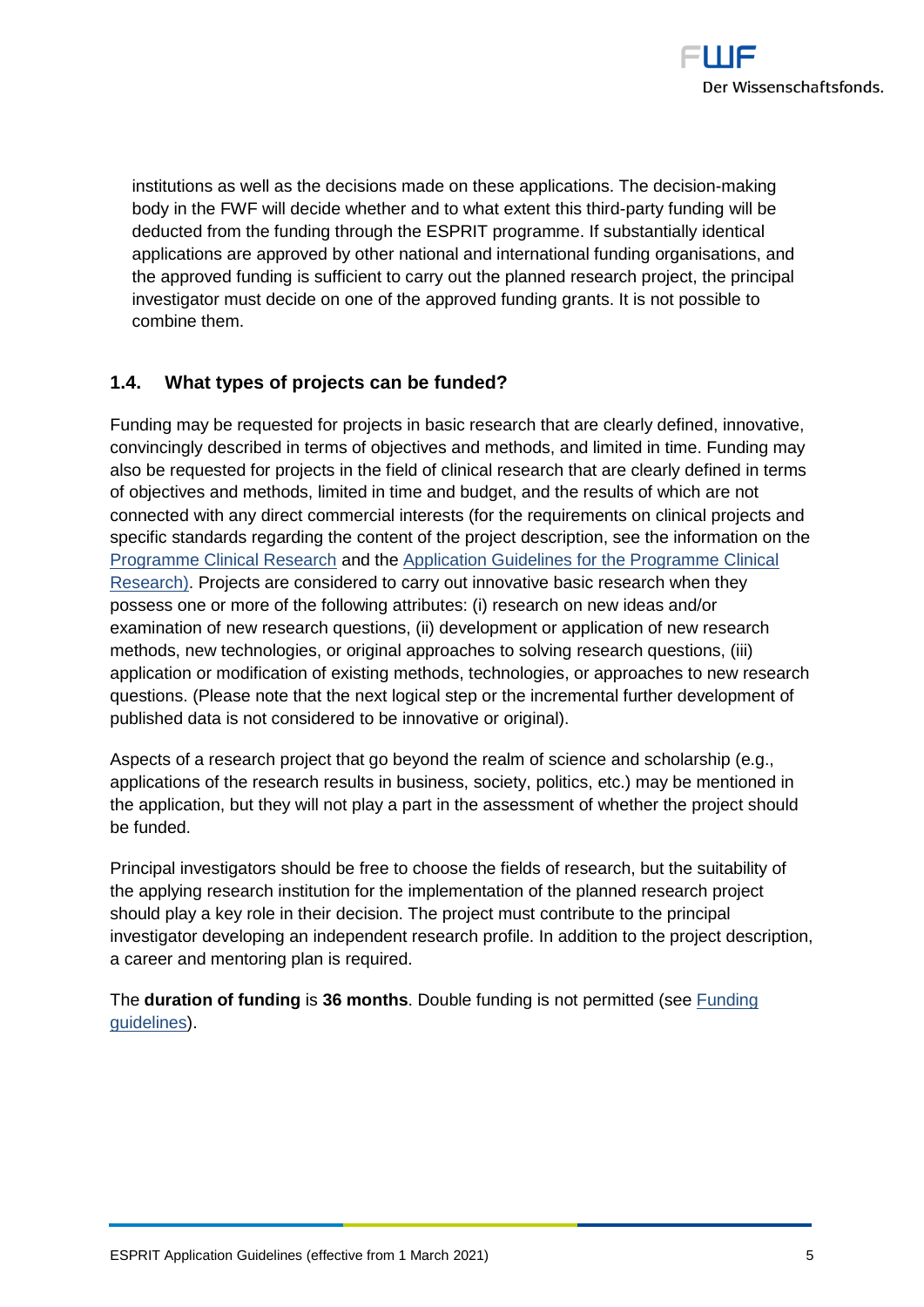

# <span id="page-5-0"></span>**1.5. What requirements must be met to apply?**

#### <span id="page-5-1"></span>**1.5.1. Requirements for principal investigators**

The doctoral degree of principal investigators must have been awarded no more than five years at the time of application (approval and submission of the application by the research institution). The cut-off date is the date on the doctoral degree. Submission is possible before the doctoral degree is completed if the other application requirements are met, and if it appears that the principal investigator will receive the official doctoral degree within the expected processing time (approx. four months).

In addition, the principal investigator's publication record over the last five years must be internationally visible and commensurate with the expected career path in their field. The following criteria are decisive for assessing the publication record—documented in the additional *Publication lists* document (see [Section 2.2.4.\)](#page-13-0)—and initiating the review process:

- **Quality assurance:** The primary publications for evaluating the publication record are those that have been subjected to a quality assurance procedure in line with high international standards (peer review or an equivalent procedure; peer review is expected in the natural and life sciences). The journals must usually be listed in the *Web of Science*, *Scopus*, or the *Directory of Open Access Journals (DOAJ)*. For journals not listed in those databases; monographs, edited volumes, or contributions therein; or other publication types, the principal investigator must provide a link to the publisher's website which contains a description of the respective quality assurance procedure. Should no such description be available on the website, it is the principal investigator's responsibility to provide evidence that the publication has been subject to a quality assurance procedure in accordance with the standards of the field.
- **International visibility:** Most of the principal investigator's publications must have a wider than national reach. In the natural sciences, life sciences, and social sciences, most of the publications listed must be in English.
- **Number/scope and quality** of the principal investigator's publications must be commensurate with the expected career path and the field. At least two publications must be quality-assured and internationally visible publications with a substantial and independent contribution on the part of the principal investigator; moreover, at least one first-author or last-author publication is required in the life sciences.

Should a principal investigator fail to meet one or more of the specified criteria, the principal investigator must include a justification with the application. In cases of doubt, the decisionmaking bodies of the FWF shall decide whether the research qualifications are adequate.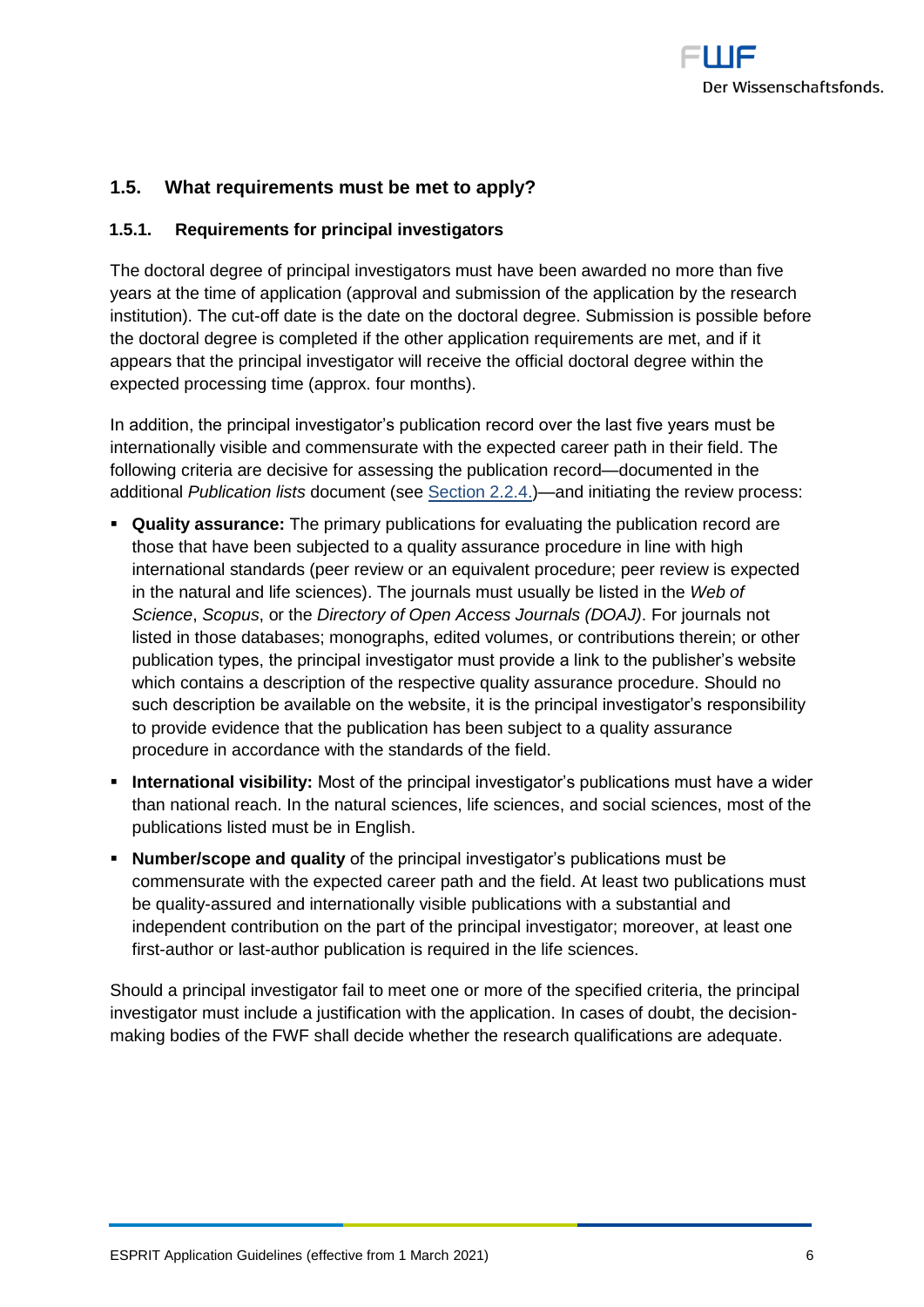

#### *Consideration of career breaks*

The FWF will take justified career breaks (e.g., parental leave<sup>1</sup>, caring for a family member, long-term illness, and military or civil service) into consideration in assessing the principal investigator's eligibility to apply. Relevant information can be included in the academic CV and thus also be available to the reviewers. Besides the above-mentioned career breaks, the FWF will also take any relevant subject-specific education and/or training periods into consideration in the assessment of the five-year period mentioned in this section.

#### *Inclusion of disabled and chronically ill people*

The FWF will also take any exceptions to typical career paths due to disability and/or chronic illness into consideration in determining whether the principal investigator meets the application requirements. Relevant information can be included in the academic CV and thus also be available to the reviewers.

#### <span id="page-6-0"></span>**1.5.2. Requirements for the mentor (mentor profile)**

The mentor must be an experienced, active researcher who is prepared to advise and support the principal investigator with regard to their long-term career development through the regular performance of their mentoring duties. The mentor does not have to work in the exact same field as the principal investigator, but the fields must be closely enough related that the mentor is familiar with the international and national context and the structures in the principal investigator's field. In the interests of career development, the mentor should not have been the previous supervisor of the principal investigator's master thesis, diploma thesis, or dissertation.

The mentor must be employed at least 20% at an Austrian research institution.

#### <span id="page-6-1"></span>**1.5.3. Mentoring duties**

 $\overline{a}$ 

The mentor agrees to assist the principal investigator in their professional and personal career development. As such, the mentor agrees to perform the following mentoring duties:

- Assist in the development of an independent research profile,
- Assist in carrying out the project / research work,
- Assist in building networks and collaborations,
- **•** Assist in integrating the principal investigator into the applying research institute,
- Provide strategic assistance in the principal investigator's further career planning and in defining and pursuing goals.

<sup>1</sup> Child-raising periods are taken into account (up to three years per child; men must provide proof of having actually cared for the children).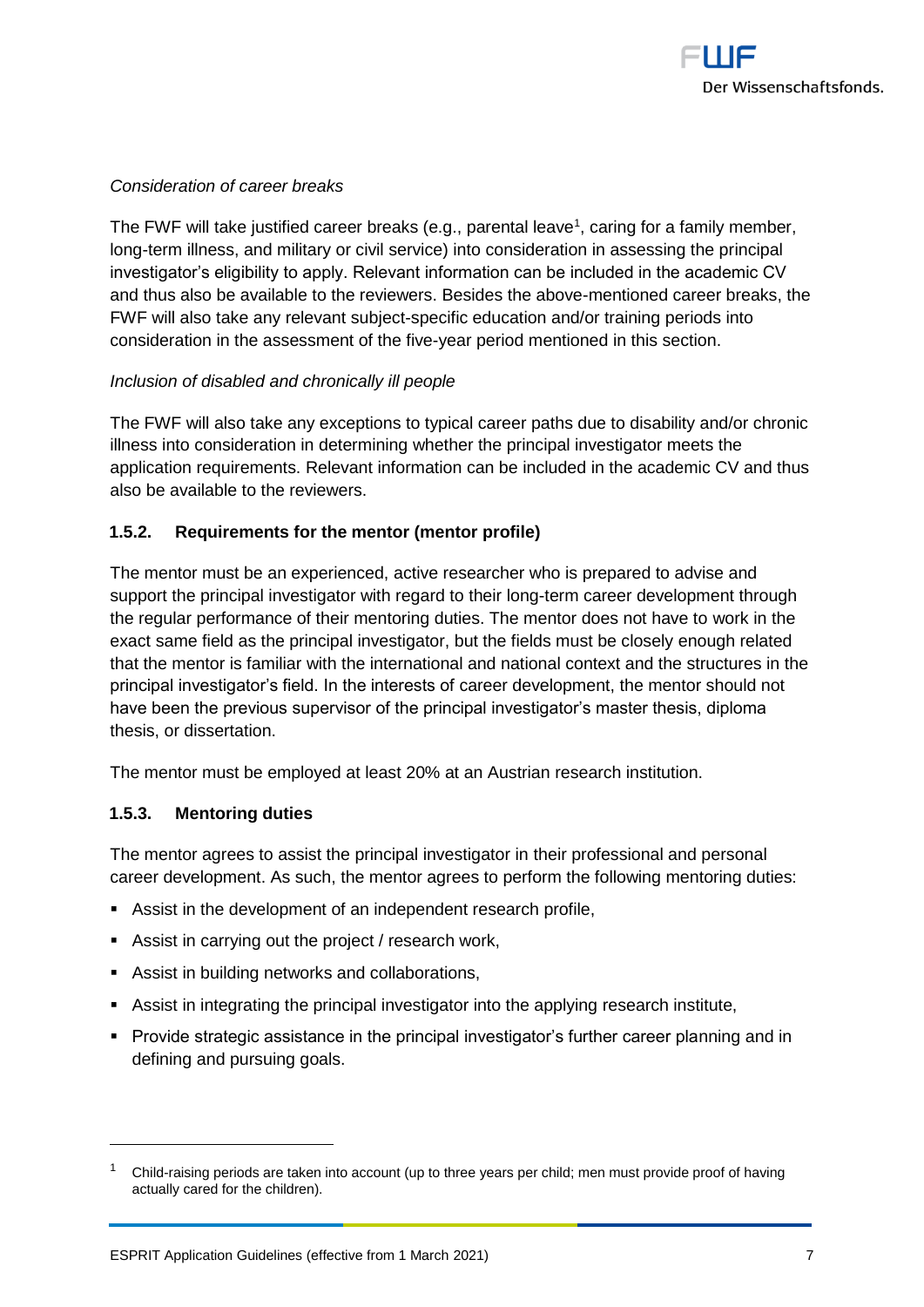

In addition to the mentor, other persons can take on mentoring duties which offers the benefit of a wider range of expertise (see also [Section 2.2.3.:](#page-10-1) Annex 3: Career and mentoring plan).

# <span id="page-7-0"></span>**1.6. What types of funding can be requested?**

#### <span id="page-7-1"></span>**1.6.1. Principal investigator's salary**

The ESPRIT programme provides for the full-time employment of the principal investigator.<sup>2</sup> To cover the personnel costs of the principal investigator for the three year duration of the project, funding should be requested for a senior postdoc salary in accordance with the [FWF's personnel costs and salaries](https://www.fwf.ac.at/en/research-funding/personnel-costs/) for PROFI projects, including a fixed percentage increase for the subsequent year to compensate for wage rises.

#### <span id="page-7-2"></span>**1.6.2. Project-specific costs**

In addition to the principal investigator's salary, a lump sum of €15,000 per year is approved to cover further project-specific costs (i.e., additional personnel costs such as staff and nonpersonnel costs that are essential to carry out the project and that go beyond the resources made available by the infrastructure of the research institute). The FWF does not finance the infrastructure or basic equipment of research institutions.

Of these project-specific funds, up to  $\epsilon$ 2,000 per year can be used for coaching and/or professional development.

If additional funds that exceed the lump sum approved for project-specific costs are needed to carry out the project, a total of up to €25,000 per year can be requested by including a relevant justification in the project description.

#### <span id="page-7-3"></span>**1.6.3. Publication costs**

As part of the [Peer-reviewed Publications](https://www.fwf.ac.at/en/research-funding/fwf-programmes/peer-reviewed-publications/) programme, the FWF provides additional funding upon request for publications resulting from approved projects, up to three years after the end of the project.

#### <span id="page-7-4"></span>**1.6.4. Child allowance**

 $\overline{a}$ 

Female principal investigators who are employed full time after the birth of a child can receive a child allowance in the amount of €9,600 per child per year (= gross salary including all employer and employee taxes; paid out 12 times a year) up until the child's third birthday. The principal investigator can request the relevant funds at the time of concluding the funding

As the ESPRIT programme is primarily designed to support the principal investigator and fund their own position, a 100% employment contract for the principal investigator must be requested for the entire duration of the project. If a fixed-term employment relationship exists at the time of application, the principal investigator must either withdraw from this before beginning the ESPRIT project or take a leave of absence from this position for the duration of the project.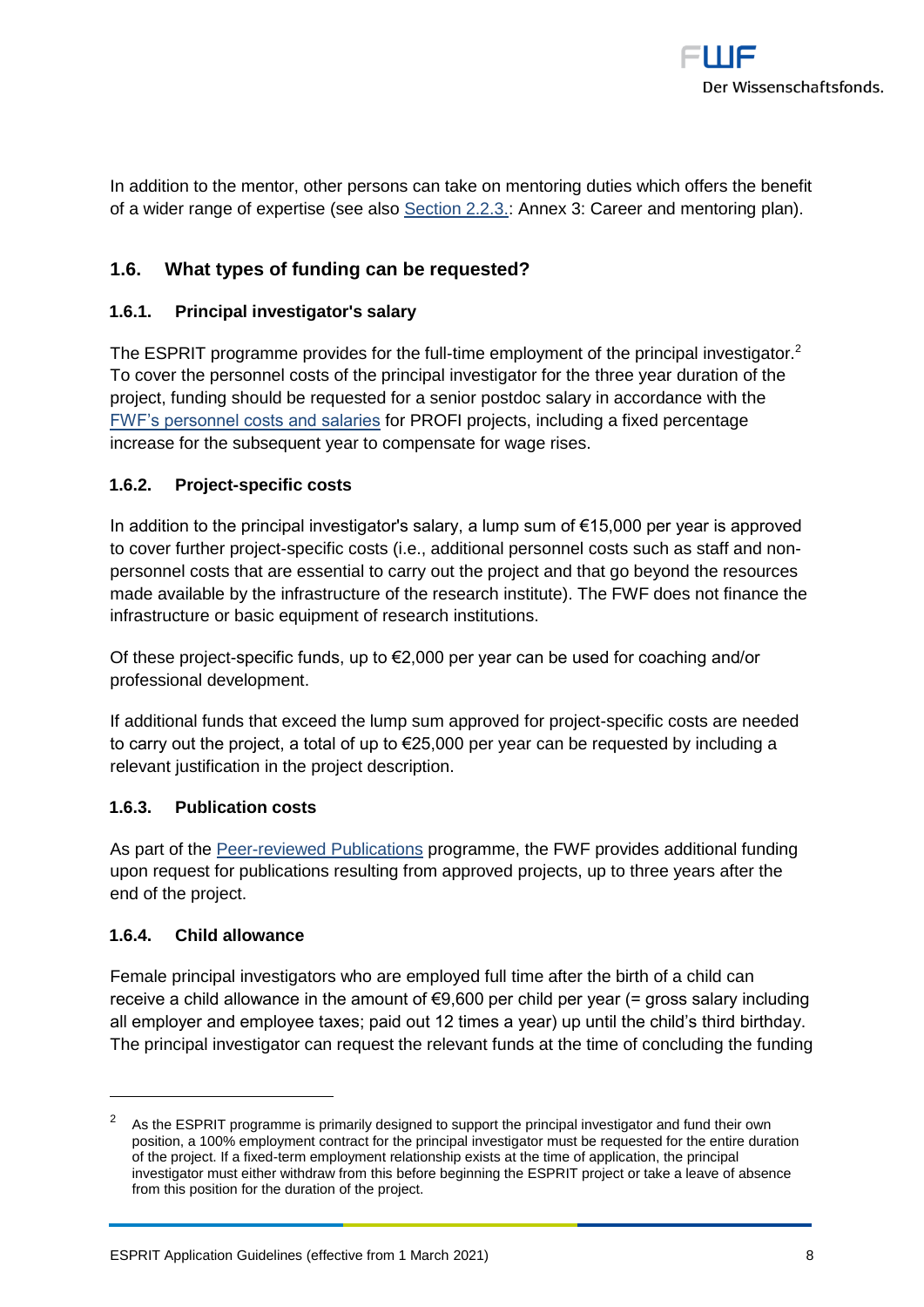

agreement for an approved ESPRIT project or, in the case of an ongoing project, submit an additional application.

# <span id="page-8-0"></span>**2. Application content and form**

# <span id="page-8-1"></span>**2.1. Sections of the application**

For an application to be complete, it must contain the following sections.

#### <span id="page-8-2"></span>**2.1.1. Academic abstract**

The academic abstract must be written in English and comprise no more than 3,000 characters (incl. spaces); it may not contain any formulas or special characters. The academic abstract is sent to potential reviewers (if they agree to participate, they will be sent the entire project description). The abstract must be subdivided into the following sections using the English terms provided below:

- Wider research context / theoretical framework
- Hypotheses / research questions / objectives
- Approach / methods
- (Level of originality / innovation)
- Primary researchers involved

Where options are given (indicated by slashes), please choose an option that is appropriate for your project. Besides the principal investigator, mentors must also be mentioned in the section on the primary researchers involved.

#### <span id="page-8-3"></span>**2.1.2. Project description**

The project description comprises no more than 20 pages, including table of contents and, if applicable, cost justification, list of abbreviations, figures, captions, tables, footnotes, etc.

The project description must also include the following annexes on additional pages:

- Annex 1: List of literature cited in the application (References) on no more than 5 pages;
- Annex 2: Academic CVs and description of previous research achievements of the principal investigator and the mentor (no more than 3 pages per CV);
- Annex 3: Career and mentoring plan, no more than 3 pages;
- Annex 4 (optional): Confirmations (collaboration letters) of national and international cooperation partners (no more than 1 page per letter)

The project description incl. these attachments must be uploaded as *one* file named *Proposal.pdf*. This document will be sent to the reviewers by the FWF.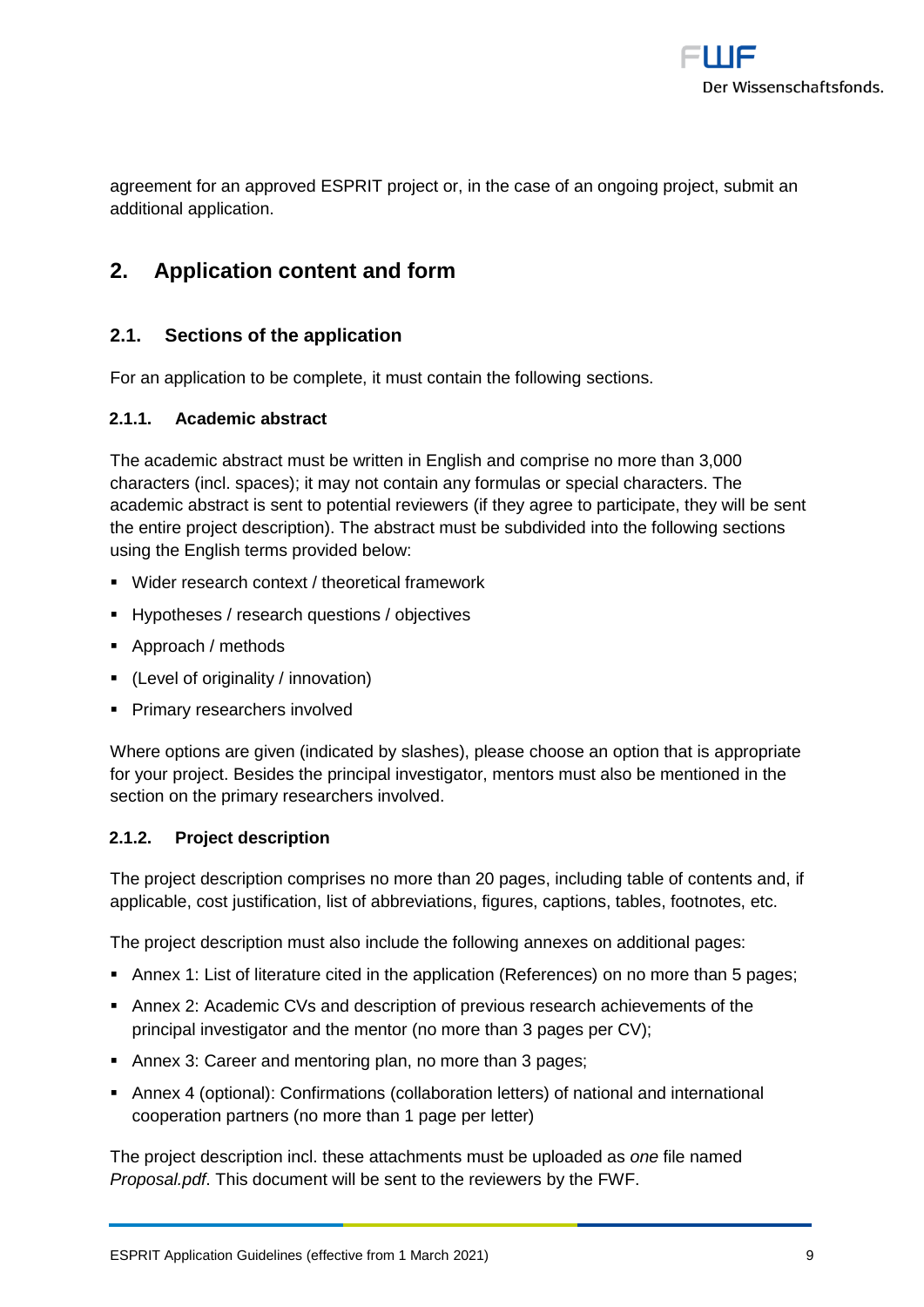

### <span id="page-9-0"></span>**2.1.3. Additional documents**

- **■** Mandatory:
	- ‒ Publication lists for internal FWF use to assess the principal investigator's eligibility to apply and to check for conflicts of interest with potential reviewers.
- Where applicable:
	- ‒ Report on results or final report: If the proposed project is a continuation of an FWFfunded project, a report on previous results or a final report and a list of publications resulting from this previous project must be uploaded in the language of the application (no more than 6 pages).
	- ‒ Additional documents in the case of resubmission: If the application is a revised version of a previously rejected application (see [Section 2.5.\)](#page-14-2), response(s) to the reviews and an overview of all changes made in the resubmitted application must be uploaded.
	- ‒ If more than €15,000 per year in project-specific costs are requested, vendor quotes for equipment, where applicable: a vendor quote must be uploaded for every piece of equipment requested with an acquisition cost of €5,000 or more incl. VAT (can also be submitted in German).
	- ‒ If more than €15,000 per year in project-specific costs are requested, vendor quotes for the relevant funds requested as "Other costs" (e.g., coverage of costs for the use of research facilities, costs for project-specific work carried out outside the applicant's research institution, etc.) if these costs exceed €5,000.00 including VAT.
- Optional:
	- ‒ Cover letter to FWF.
	- ‒ List of up to three researchers (including, where applicable, previous reviewers, see [Section 3.\)](#page-15-0) whom the principal investigator would like to exclude from the review process, including a brief justification.

Any additional documents (e.g., recommendations on potential reviewers, letters of recommendation, forthcoming publications) will not be considered in further stages of the application process.

#### <span id="page-9-1"></span>**2.1.4. Forms to be completed**

- Required forms: *Academic abstract*, *application form*, *programme-specific data* form, *cost breakdown*, and *co-authors* form
- <span id="page-9-2"></span>▪ Where applicable: *Cooperation arrangements* form

# **2.2. Application content and form**

#### <span id="page-9-3"></span>**2.2.1. Language of application**

To allow applications to be reviewed by international scientific or scholarly experts, applications must be submitted in English. If desired, a version in German or another language may be added as a supplement; however, submission solely in German or another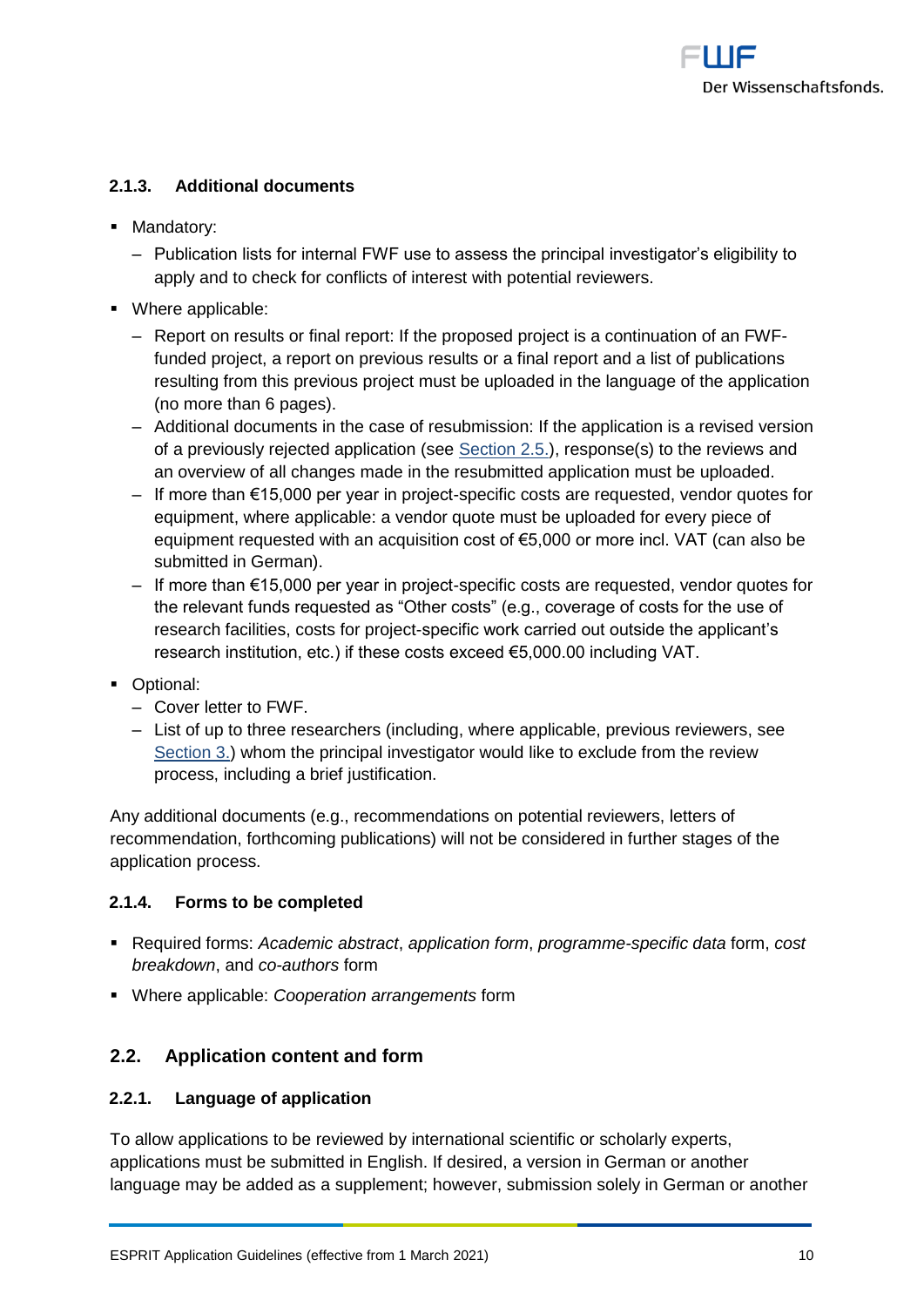

project-relevant language other than English is only permitted in exceptional cases. Such exceptions apply exclusively to applications from the fields of linguistic and literary studies which concern only texts in German or languages other than English. In all such cases, it is absolutely necessary to consult the responsible project officers in the FWF [Strategy –](https://www.fwf.ac.at/en/about-the-fwf/organisation/fwf-team/specialist-departments/strategy-career-development/) Career [Development Department](https://www.fwf.ac.at/en/about-the-fwf/organisation/fwf-team/specialist-departments/strategy-career-development/) prior to application and then submit an academic abstract for the project as well as a brief yet convincing statement explaining why submission in a language other than English is justified for substantive academic reasons. The final decision shall be made by the decision-making bodies of the FWF.

# <span id="page-10-0"></span>**2.2.2. Formatting and length of the project description**

The project description may not exceed 20 pages. It must contain a table of contents with page numbers. Desired components such as a list of abbreviations, figures, captions, tables, footnotes, etc. are to be included in the 20-page limit.

The continuous text in the project description, annexes 1-3, the publication lists, and the parts of the application to be uploaded, where applicable (see [Section 2.3.,](#page-13-1) excluding vendor quotes) must be written, without exception, in 11 pt. font with 1.5 line (15-20 pt.) spacing and at least 2 cm margins. A standard, easy-to-read font must be used for the continuous text.

Citations in the text and the list of works cited ("References") in the application must be in line with the conventions of the respective discipline, preferably according to a widely used style guide (e.g., *Chicago Manual of Style*, *APA Publication Manual*). Principal investigators are free to choose the citation conventions or style guide they prefer, but they must apply them/it consistently throughout the application. If available, a [DOI address](http://www.doi.org/index.html) or another [persistent identifier](https://en.wikipedia.org/wiki/Persistent_identifier) should be used for the literature cited.

#### <span id="page-10-1"></span>**2.2.3. Project description and annexes**

The project description must contain the following sections designated by headings:

- (1) Table of contents
- (2) State of the art of the relevant international research (including own preliminary work, if applicable) and relation of the project to this context
- (3) Clearly defined aims and hypothesis/hypotheses or research question(s) of the project
- (4) Description of the project's anticipated level of originality or scientific/scholarly innovation
- (5) Methods
- (6) Intended [cooperation arrangements](https://www.fwf.ac.at/fileadmin/files/Dokumente/Antragstellung/glossary_application-guidelines.pdf) (national and/or international) as part of the planned project. Please specify the people with whom the principal investigator aims to collaborate, what the subject of the intended cooperation arrangement(s) will be and what they will contribute to the project. All the national and/or international cooperation arrangements that are deemed in the project description to be essential to the project must be indicated on the *Cooperation arrangements* form and can be confirmed by a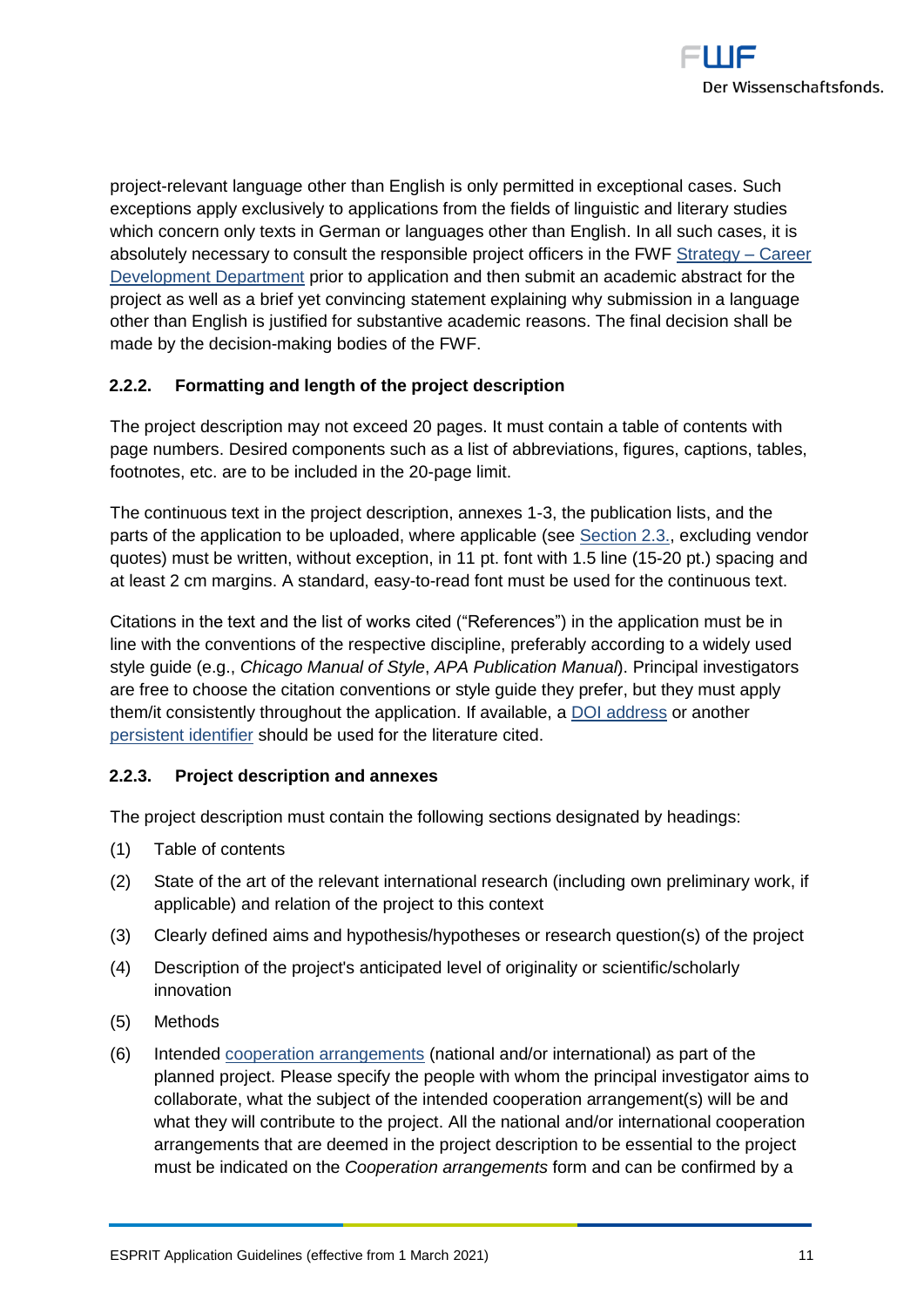

collaboration letter.

- (7) Work plan and timeline
- (8) Research-related qualifications of the researchers involved
- (9) All potential ethical, safety-related, or regulatory aspects<sup>3</sup> of the submitted project and the planned handling of them must be described briefly in a separate section. These questions should be addressed briefly in the text even if the principal investigator believes the project does not raise any ethical issues.
- $(10)$  A separate section must describe what sex-specific and gender-related issues<sup>4</sup> the planned project may potentially give rise to, and how the applicant intends to deal with them. These questions should be addressed briefly in the text even if the principal investigator believes the project does not raise any sex-specific and gender-related issues.
- (11) Information on the suitability of the research institute for implementing the planned project and the project's contribution to enhancing the research institute
- (12) If more than the lump sum of  $\epsilon$ 15,000 per year in project-specific costs is requested (see [Section 1.6.2.\)](#page-7-2), this must be justified briefly in a way that the reviewers find clear and understandable.

**Annex 1:** List of literature cited in the application (References) on no more than 5 pages.

**Annex 2:** The academic CVs and previous research achievements of the principal investigator and the mentor must be described on no more than 3 pages per person using the following guidelines and structure and the headings provided here in English.

- *Personal details:* Personal details (name, researcher unique identifier(s) such as [ORCID,](https://orcid.org/) research ID, etc., *no* photos), address of research institute and relevant websites. In addition, it is required to provide a publicly accessible link to the list of all published publications.
- **Education:** List of academic career with date, type, subject, and research institute of each degree.
- *Position(s):* List of research relevant positions (with the extent of employment in the case of part-time employment).
- *Career breaks:* Details of career breaks or delays (see also [Section 1.5.1.\)](#page-5-1).
- *Net research experience* (only required for CV of principal investigator): Research

 $\overline{a}$ 

<sup>3</sup> For instance, the European Commission's *[Ethics for Researchers](http://ec.europa.eu/research/participants/data/ref/fp7/89888/ethics-for-researchers_en.pdf)* or *[The European Code of Conduct for](https://ec.europa.eu/info/funding-tenders/opportunities/docs/2021-2027/horizon/guidance/european-code-of-conduct-for-research-integrity_horizon_en.pdf)  [Research Integrity](https://ec.europa.eu/info/funding-tenders/opportunities/docs/2021-2027/horizon/guidance/european-code-of-conduct-for-research-integrity_horizon_en.pdf)* can serve as a guide here.

<sup>&</sup>lt;sup>4</sup> Positioning and reflecting on the research approaches planned for the project in terms of sex-specific and gender-related issues, for instance: Is the research approach likely to produce sex-specific and gender-related findings? If so, what findings? How and where are these integrated into the research approach? (For information on checking the relevance of sex-specific and gender-related issues to a project, see [https://www.fwf.ac.at/de/ueber-den-fwf/gender-mainstreaming/fix-the-knowledge/detailseite/.](https://www.fwf.ac.at/en/about-the-fwf/gender-issues/fix-the-knowledge/fix-the-knowledge-detail/)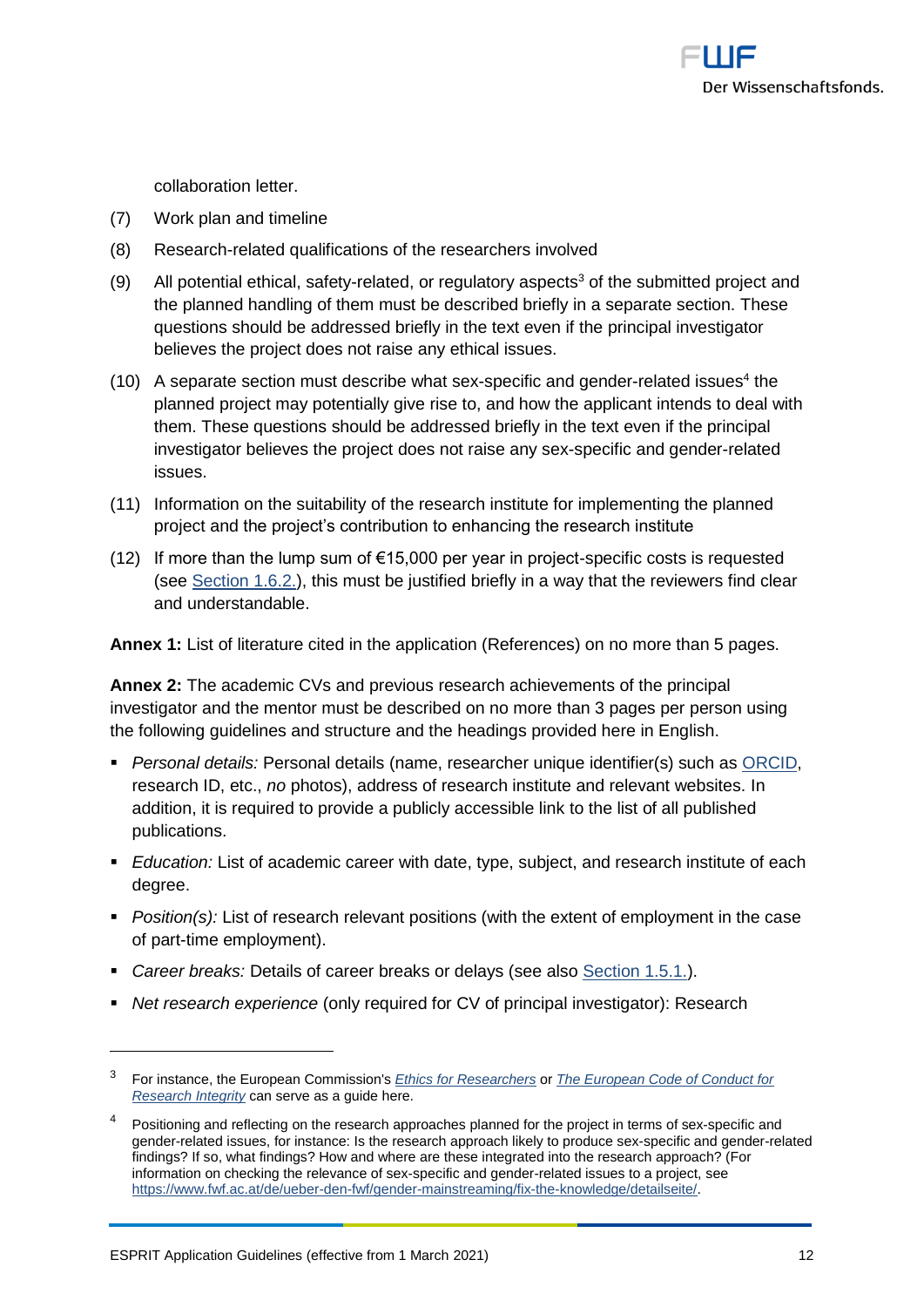

experience before and after completion of doctoral degree which—based on the previous information—could be used in net total for research (time in years and months which would be equivalent to full-time employment). This should make it easier for the reviewers to assess the principal investigator's qualifications in term of academic age.

- *Research interests*: Description of the main areas of research and the most important research results achieved to date.
- *Mentoring and supervision experience* (only required for CV of mentor): Description of previous experience as mentor with regard to mentees, completed programmes, career development measures, equal opportunities, gender awareness and competence, etc.
- *Academic publications*: List of no more than ten of the most important published or accepted academic works (*journal articles, monographs, edited volumes, contributions to edited volumes, preprints, proceedings, etc.*); for each publication, either a [DOI address](https://www.doi.org/) or another [persistent identifier](https://en.wikipedia.org/wiki/Persistent_identifier) must be indicated, if available. In accordance with the *[San](https://sfdora.org/)  [Francisco Declaration on Research Assessment](https://sfdora.org/)* (DORA), journal-based metrics like the journal impact factor should not be included.
- **EXAL** *Additional research achievements*: List of no more than ten of the most important scientific/scholarly research achievements apart from academic publications, such as awards, keynote lectures and other conference papers, important research projects, research data, software, codes, exhibitions, knowledge transfers, science communication, licenses, or patents.

**Annex 3:** The career and mentoring plan must be no longer than 3 pages and be written together with the mentor. The name of the research institute and the mentor must be stated at the beginning of the document. After that, the following content must be addressed using the English headings provided here for this purpose.

- *Qualification/Expertise:* Skills and knowledge that the principal investigator already possesses or intends to acquire (for example, methodological expertise, relevant courses, additional academic activities such as teaching, etc.) in order to successfully implement the proposed project and to achieve the next career level.
- *Career goals:* Long-term and medium-term research and career goals of the principal investigator; contribution of the proposed project to achieving these goals.
- *Research profile:* Contribution of the planned research to establishing an independent research profile of the principal investigator, and a description of this profile.
- *Networking:* Networking opportunities that provide principal investigators with new insights and prospects and help them to increase their visibility in the scientific community and the resources used to do this.
- **•** *Mentoring:* Description of how the mentor will assist the principal investigator in achieving their individual goals and skills development.
- *Interaction between mentor and mentee:* Details on the interaction between the principal investigator and the mentor (for example, how often they meet to discuss topics, monitoring of progress, etc.).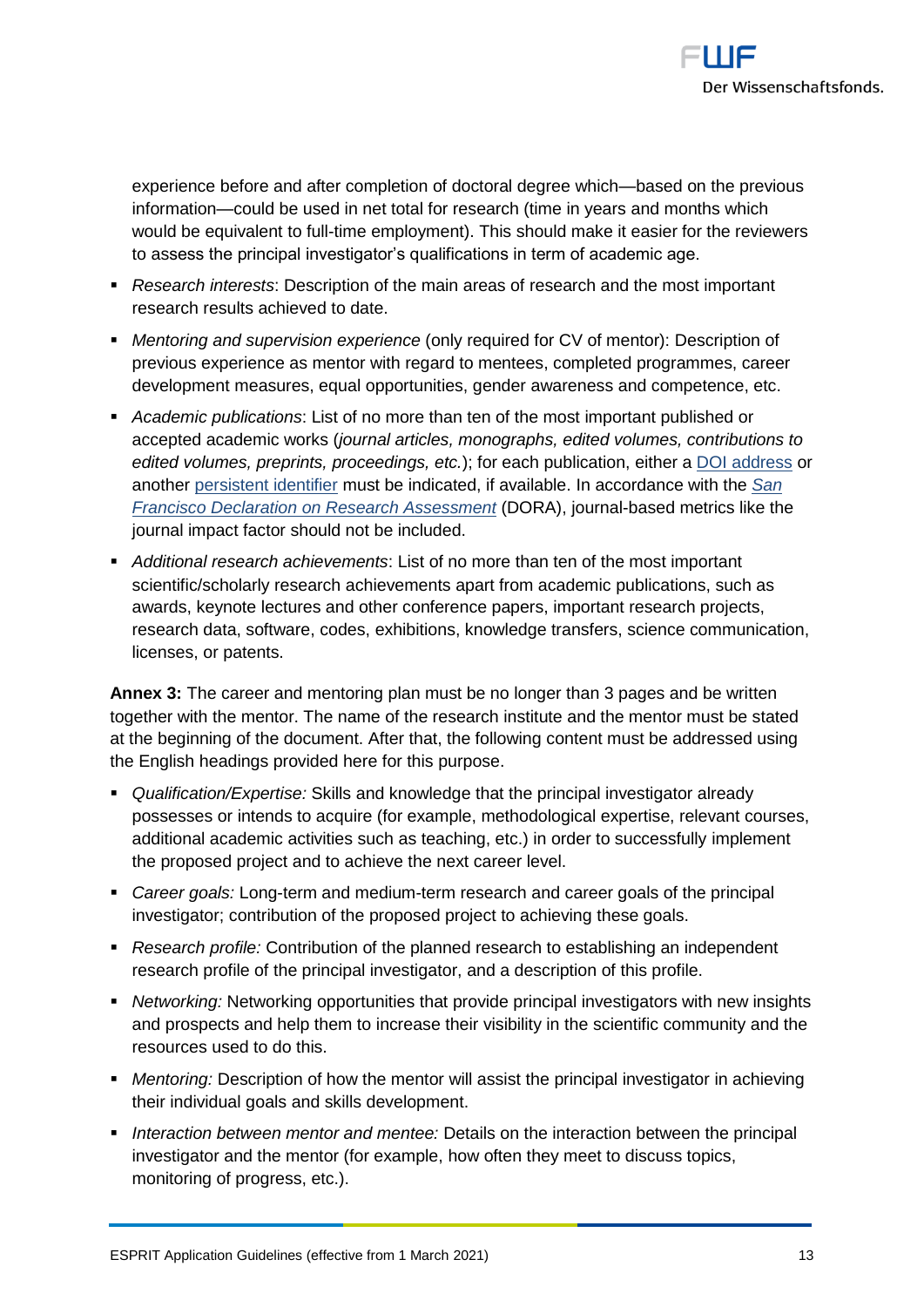

▪ *Additional mentoring support* (optional): Where applicable, names, their research institutions, and specific roles and expertise of any additional people that perform mentoring duties.

**Annex 4 (optional):** Confirmations (each no more than 1 page) of national and international cooperation partners who are convincingly stated in the project description as being essential for the implementation of the project.

#### <span id="page-13-0"></span>**2.2.4. Additional documents**

The form requirements (font type and size, line spacing, and margins) of the project description also apply for the additional documents, except for documents not prepared by the principal investigator, such as vendor quotes for equipment and services.

**Publication lists:** Lists of all academic works of the principal investigator and the mentor published over the last five years (journal articles, monographs, contributions to edited volumes, publicly accessible preprints, etc., broken down into "quality-assured publications" and "other publications" $5<sup>5</sup>$  must be uploaded in one PDF file with the name *Publication\_list.pdf*.

The publication lists are used to check for any conflicts of interest with reviewers, but they will not be forwarded to the reviewers. The publication list of the principal investigator also helps the FWF to assess their eligibility to apply in accordance with [Section 1.5.1.](#page-5-1)

# <span id="page-13-1"></span>**2.3. File formats, file names, and online forms**

#### <span id="page-13-2"></span>**2.3.1. Mandatory parts of the application**

#### **Files (to be uploaded):**

- *Proposal.pdf* (= project description incl. annexes 1-3 and where applicable 4, with PDF bookmarks, at least for the major sections)
- *Publication list.pdf (= publication lists of principal investigator and mentor, in one single* document)

#### **Forms (to be filled in online):**

- *Application form*
- *Programme specific data form*
- *Cost breakdown*

<sup>5</sup> Publication lists must include: all authors, complete titles, journal, year, and page numbers. For each publication, either [a DOI address](http://www.doi.org/) or another [persistent identifier](https://en.wikipedia.org/wiki/Persistent_identifier) should be indicated; for publications with more than 20 authors, an "et al." reference can be used.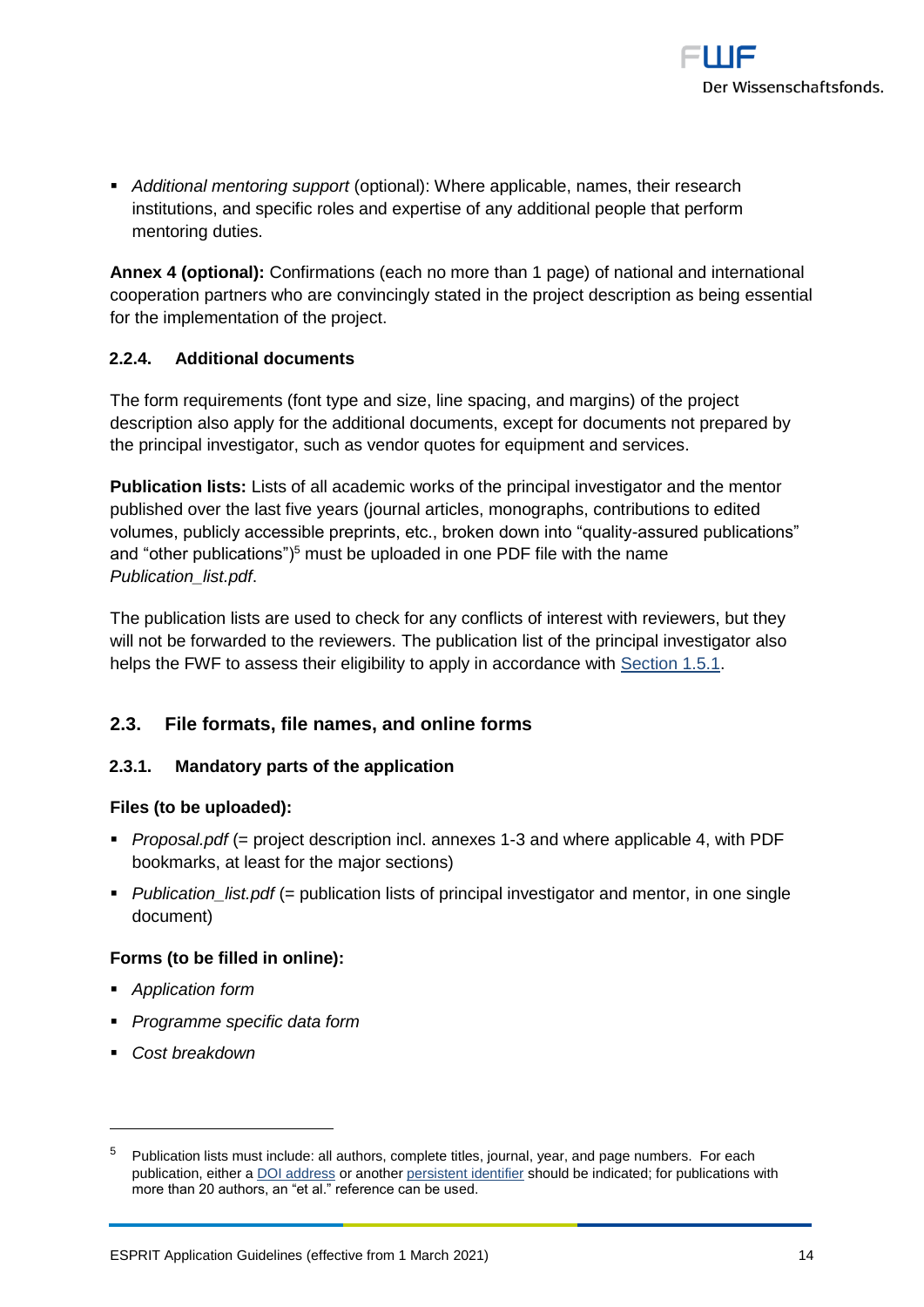

- *Academic abstract*
- *Co-authors*
- *Cooperation arrangements* (optional)

#### <span id="page-14-0"></span>**2.3.2. Optional file uploads**

- *Cover Letter.pdf* (= accompanying letter)
- *Negative\_list.pdf* (= list of reviewers who should be excluded)
- *Follow.pdf* (= results report or final report of previous projects for follow-up applications)
- Overview\_Revision.pdf (= in the case of resubmission, overview of all changes made in the resubmitted application)
- Revision.pdf (= in the case of resubmission, an overall response to all the reviewers or, if preferred, a short response to each reviewer saved in a separate file: Revision\_A.pdf, Revision\_B.pdf, etc.)
- *Quotes\_equipment.pdf*
- <span id="page-14-1"></span>▪ *Quotes\_other\_costs.pdf*

# **2.4. Eligible project-specific costs**

If the principal investigator only requests the €15,000 per year lump sum approved for project-specific costs, then only the cost categories "Personnel costs" (employment contract at a senior postdoc salary, 100% employment) and "Other costs" (project lump sum of €15,000 per year) must be completed in the *Cost breakdown* form for each of the three years of the project. If funds that exceed this lump sum are requested, then the respective amounts must be entered in the appropriate cost categories. Funds may only be requested for the following cost categories: personnel costs, equipment costs, material costs, travel costs, contracts for work and services, other eligible costs (as specified for stand-alone projects (for details, see *[Application Guidelines for Stand-alone Projects](https://www.fwf.ac.at/fileadmin/files/Dokumente/Antragstellung/Einzelprojekte/p_application-guidelines.pdf)*)) as well as costs for coaching and/or professional development (max. €2,000 per year; to be entered under "Other costs" in the *Cost breakdown* form).

# <span id="page-14-2"></span>**2.5. Revising a rejected application ("resubmission")**

A resubmission is defined as the revision of a rejected application which—regardless of the programme category—deals with the same or similar research questions. Where a principal investigator submits an application on the same or very similar research questions yet does not consider it to be a resubmission but an entirely new project, the principal investigator must submit a separate accompanying letter to the FWF Office explaining how the research questions have in fact changed. For example, changes in research methods alone are not sufficient for a proposal to qualify as a completely new project. In cases of doubt, the decision-making bodies of the FWF shall decide.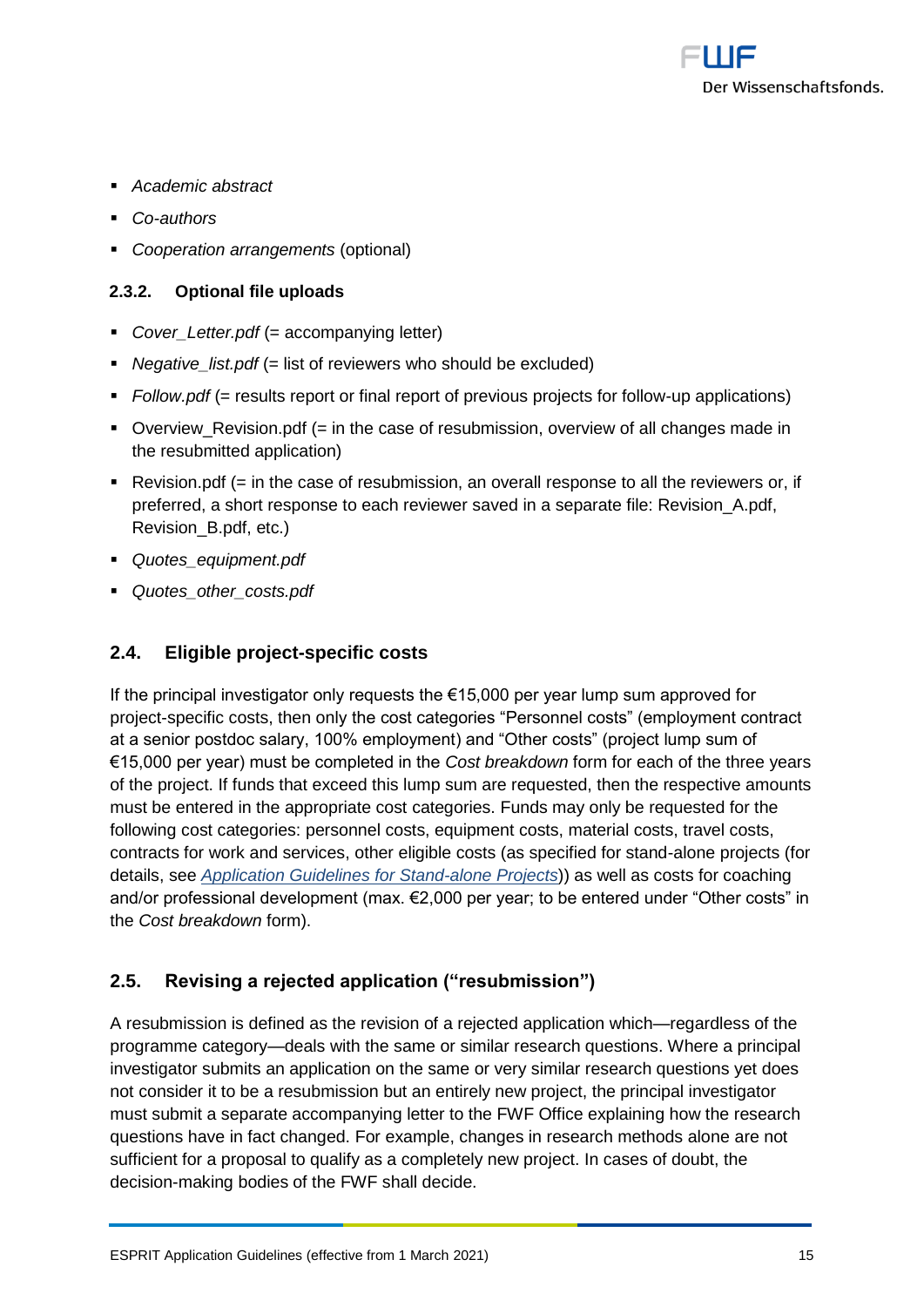

- An accompanying letter containing an overview of all changes made in the resubmitted application must be submitted to the FWF. This overview will not be passed on to the reviewers.
- Response(s) to reviews: The principal investigator can decide whether the response(s) should only be forwarded to the previous reviewer concerned or to all reviewers. These response(s) should address the suggestions and criticism expressed in each review of the previous application and point out the changes made on that basis. Such responses are not necessary in the case of reviews written by persons who are to be excluded from the review process for the resubmitted application. However, such exclusions must be justified and will also be counted toward the *list of reviewers to be excluded* (see [Section](#page-15-0)  [3.\)](#page-15-0) for the resubmission.

If all the reviewers are to receive these responses, the principal investigator must submit a document containing an overall response. If these responses are to be passed on only to the reviewers who were previously involved, the principal investigator should include a short response to each review in a separate document.

Resubmissions must show changes. In the case of resubmissions of applications that have been rejected for the standardised reasons C3, C4, and C5, the changes need to be substantial (based on the comments in the reviews). If such changes are not made, the application will be returned without review by the decision-making bodies of the FWF.

There is no deadline within which a resubmission of a rejected application must be submitted, but any relevant application requirements must be considered. Submission of a resubmission follows the application procedure described in [Section 2.5.,](#page-14-2) meaning that it is submitted as a new independent application and not as an additional application to the previously rejected application.

# <span id="page-15-0"></span>**3. Processing of and decision on the application**

The FWF Office undertakes a formal check of the application. A detailed description of the decision-making process, the criteria for selecting international reviewers, as well as the detailed rules on conflicts of interests and the composition of expert juries and boards can be found in *[General Principles of the Decision-making Procedure](https://www.fwf.ac.at/fileadmin/files/Dokumente/Entscheidung_Evaluation/fwf-decision-making-procedure.pdf)*.

The **review process** is expected to take about 4–5 months. When it is completed, the FWF Board considers the reviews and decides whether the application should be supported. The FWF plans to award at least half of all ESPRIT projects to female principal investigators: In the case of equal qualifications and equal quality of projects, applications by female principal investigators will be given priority, especially in disciplines in which women are underrepresented at the FWF as principal investigators. In general, the approval rate for projects by female principal investigators must not be less than that for projects by male principal investigators. The applying research institute and the principal investigator are informed in writing of the FWF's decision.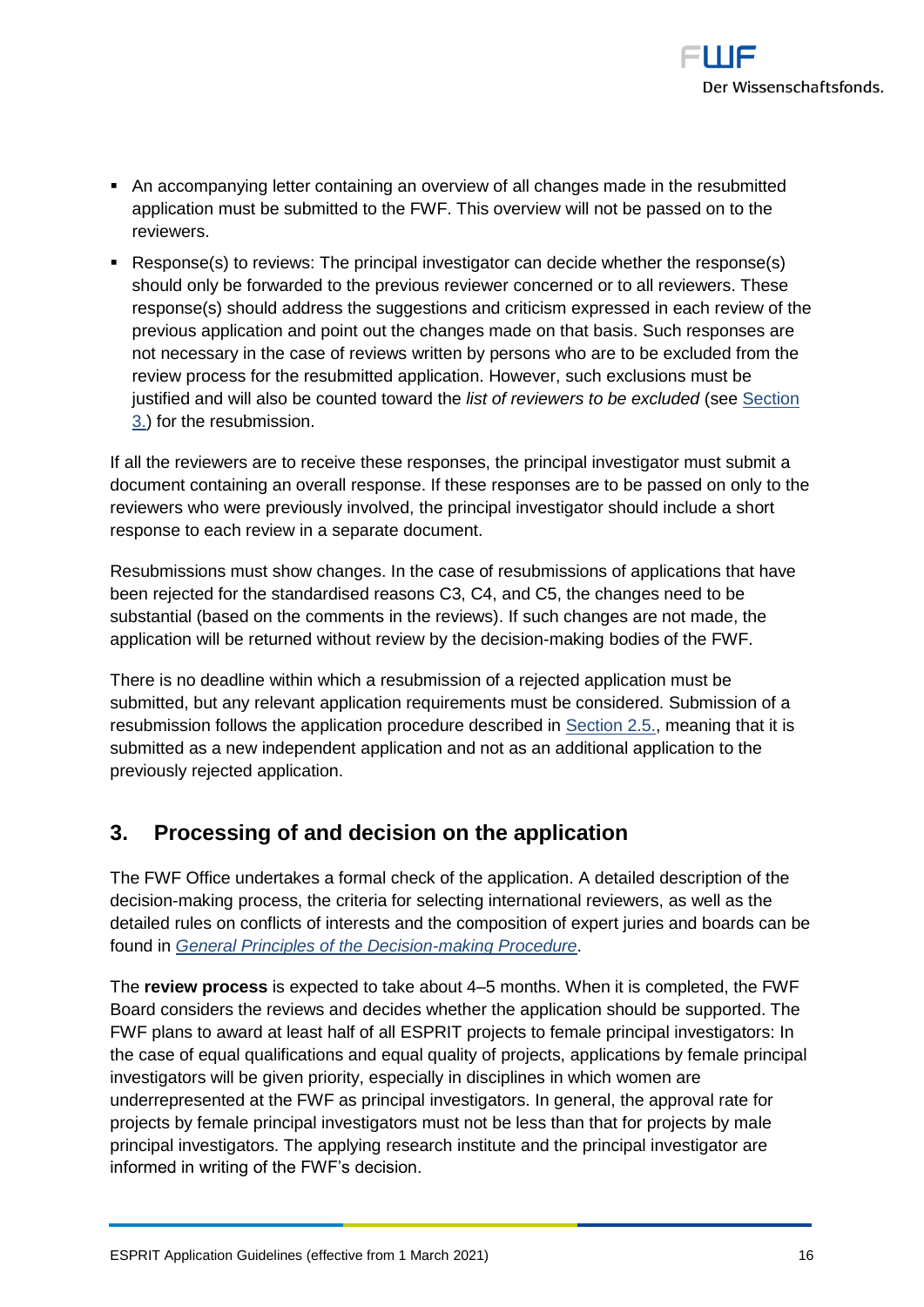

At least two reviews are required for approval of an application.

#### *Requests for changes and returning applications without review*

The FWF will not process incomplete applications, those which do not comply with the FWF's regulations or which contain formal errors (in particular, if the maximum length permitted is exceeded), unless and until the principal investigator has rectified the problems within a reasonable period of time (generally three weeks). If the problems have not been resolved within this period of time, the decision-making bodies of the FWF will return these applications without review. Similarly, the decision-making bodies of the FWF will return without review applications that have been previously rejected by the FWF and resubmitted without appropriate revisions.

All applications meeting the FWF's formal criteria will be sent out for review. The reviewers (generally persons working outside of Austria) are selected by the members of the FWF Board and confirmed by the decision-making bodies of the FWF.

Once the review process has begun, no more changes can be made to the application.

The most common reasons why applications are returned without review by FWF decisionmaking bodies are (a) that the principal investigator's track record of publications does not meet the requirements (see [Section 1.5.1.\)](#page-5-1) and (b) that the application does not address specific hypotheses or research questions (see [Section 2.2.3.\)](#page-10-1)

#### *Reasons for rejection*

The reasons for rejecting a project will be assigned one of five categories (C1–C5) and will be sent to the principal investigators along with the reviews. A detailed description of the FWF's rules concerning conflicts of interests can be found in the *[General Principles of the](https://www.fwf.ac.at/fileadmin/files/Dokumente/Entscheidung_Evaluation/fwf-decision-making-procedure.pdf)  [Decision-making Procedure](https://www.fwf.ac.at/fileadmin/files/Dokumente/Entscheidung_Evaluation/fwf-decision-making-procedure.pdf)*.

#### *Resubmissions*

If the application is a resubmission of a previously rejected application, the FWF will generally contact those reviewers who provided *constructive* criticism on the previous application. Reviewers who gave entirely positive or negative comments will generally not be contacted for a second review. However, please note that all resubmissions are also evaluated by new reviewers.

#### *Proposal bans*

Applications that are rejected for reason C5 will be barred for 12 months (from the date of the decision) and cannot be resubmitted during that period.

Applications that have been submitted three times and rejected for reasons C3 or C4 (i.e., the original application and the respective resubmissions) are also barred for 12 months (from the date of decision); rejections for reasons C1 or C2 do not count towards this total.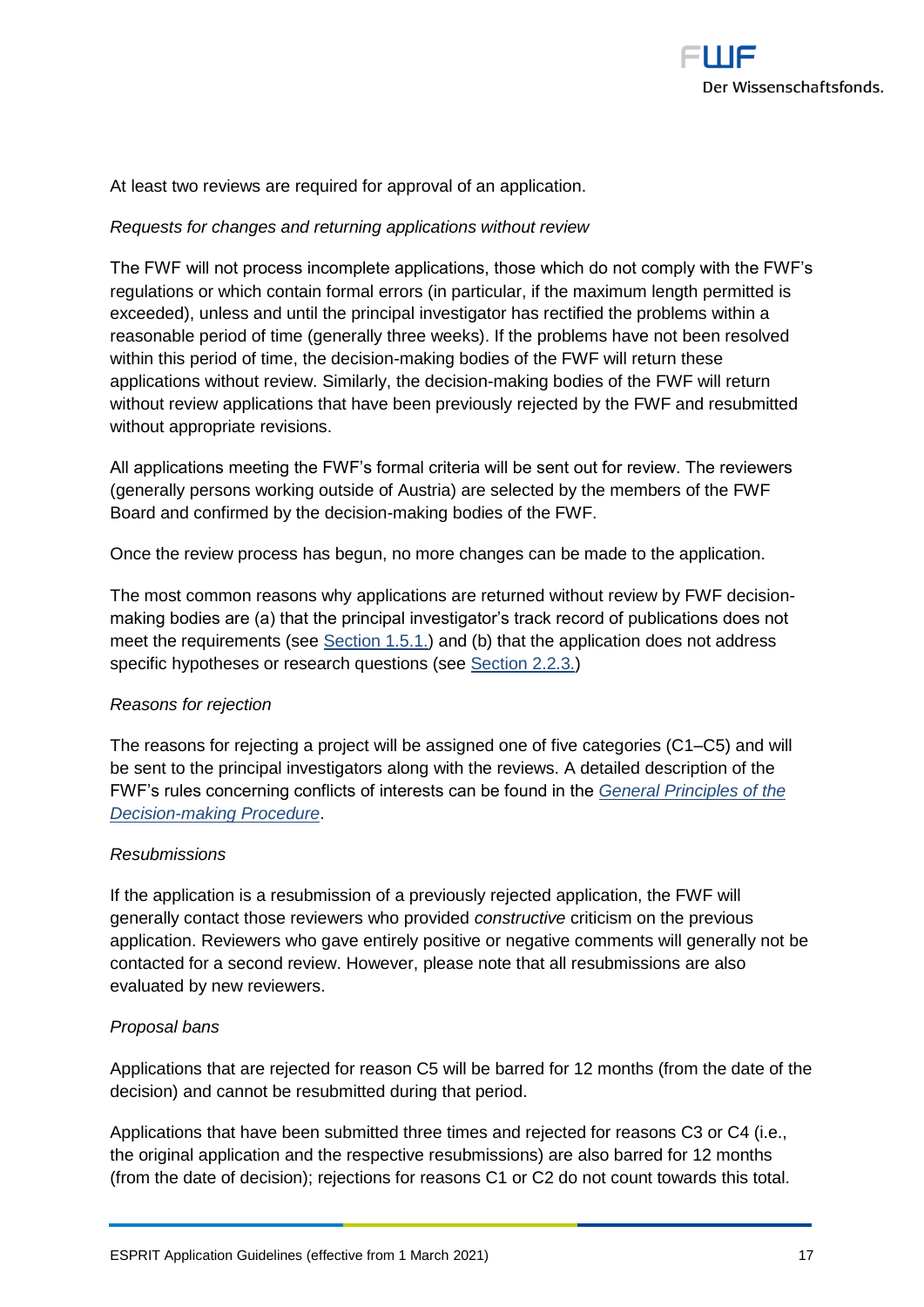

In general, only topics are banned, not principal investigators or applying research institutions.

# *Exclusion of reviewers*

As stated in [Section 2.1.3.,](#page-9-0) principal investigators may upload a separate document with a list of reviewers who should not be asked to review the application due to possible conflicts of interest. A detailed description of the FWF's rules concerning conflicts of interests can be found in the *[General Principles of the Decision-making Procedure](https://www.fwf.ac.at/fileadmin/files/Dokumente/Entscheidung_Evaluation/fwf-decision-making-procedure.pdf)*.

This list may include up to three potential reviewers whom the principal investigator believes may have conflicts of interests. This selection must be briefly justified. If the reasons for exclusion are professionally and technically sound, the FWF will generally fulfil the request of the principal investigator and will exclude those reviewers from the review process.

Please note that the FWF does not wish to receive, nor will it consider a list of possible reviewers from principal investigators.

# <span id="page-17-0"></span>**4. Compliance with legal requirements and standards of research integrity**

The FWF would like to point out that the research institute must comply with all legal requirements and safety provisions (e.g., Federal Disabilities Act) that apply for the ESPRIT project and obtain all the necessary permits (e.g., from the Ethics Commission, the Commission for Animal Experimentation, the Federal Monuments Authority Austria, or the relevant foreign authorities).

The research institute is also responsible for ensuring that the [guidelines for good scientific](https://oeawi.at/en/guidelines/)  [practice](https://oeawi.at/en/guidelines/) of the Austrian Agency for Research Integrity (ÖAWI) are complied with when submitting the application and carrying out the project.

If there is reason to believe that there have been deviations from these standards, an investigation is to be carried out at the respective research institution or the [Austrian Agency](https://oeawi.at/)  [for Research Integrity \(ÖAWI\)](https://oeawi.at/) is to be informed of this suspicion. At any rate, the research institute must report any cases of suspected serious deviations to the ÖAWI. The FWF reserves the right to suspend, in part or in whole, any procedures related to applications or ongoing projects until these investigations have been concluded. For more detailed information, see [FWF procedure in cases of suspected scientific misconduct.](https://www.fwf.ac.at/fileadmin/files/Dokumente/Research_Integrity_Ethics/FWF_Verfahren_Research_Misconduct-en.pdf)

# <span id="page-17-1"></span>**5. Publication of project data and results**

The FWF would like to point out that should the project be approved, the FWF will publish on its website a summary of the project in German and English for public relations purposes which must be sent to the FWF when returning the grant agreement—as well as the amount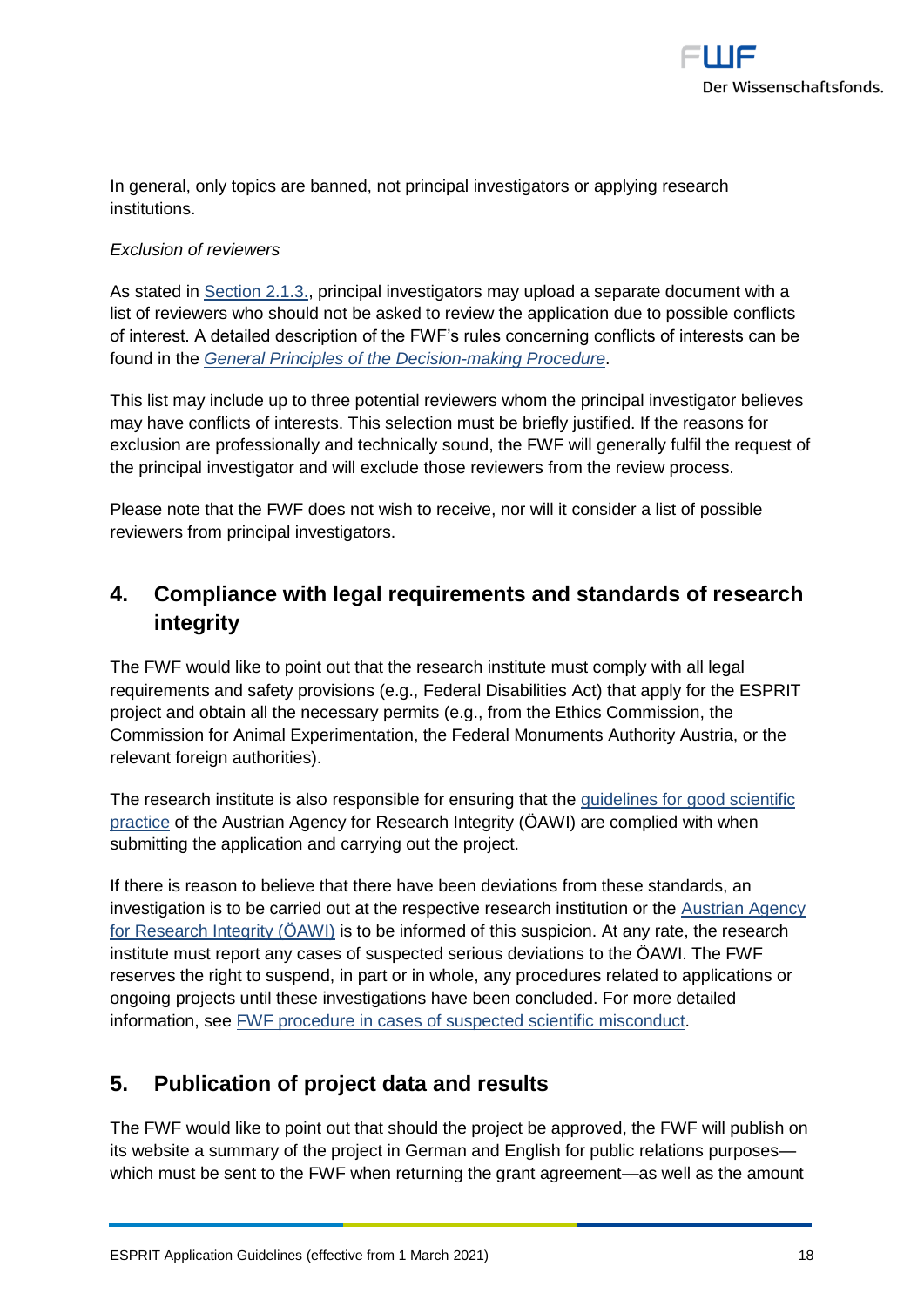

of funding granted and, on project completion, summaries of the final report of the project. The content of these summaries is to be written in such a way as to safeguard the legitimate interests of secrecy for reasons of national security and patent rights and to guarantee that trade secrets are protected appropriately. Guidelines for writing PR summaries can be found [here.](https://www.fwf.ac.at/fileadmin/files/Dokumente/Antragstellung/specifications_pr-summaries.pdf)

In addition, the FWF requires a data management plan (DMP) for all approved projects. This should also be sent to the FWF when returning the grant agreement. The template for the DMP can be viewed and downloaded [here.](https://www.fwf.ac.at/en/research-funding/open-access-policy/research-data-management/)

In the case of approved ESPRIT projects, a declaration of support from the proposed mentor, including the original signature, must also be submitted to the FWF together with the funding agreement and the DMP.

For any kind of publication of project results (e.g., academic publications, research data, conference papers, and media reports), principal investigators must comply with the guidelines specified in the funding agreement on acknowledging the FWF as the funding institution and the FWF's [Open Access Policy.](https://www.fwf.ac.at/en/research-funding/open-access-policy/)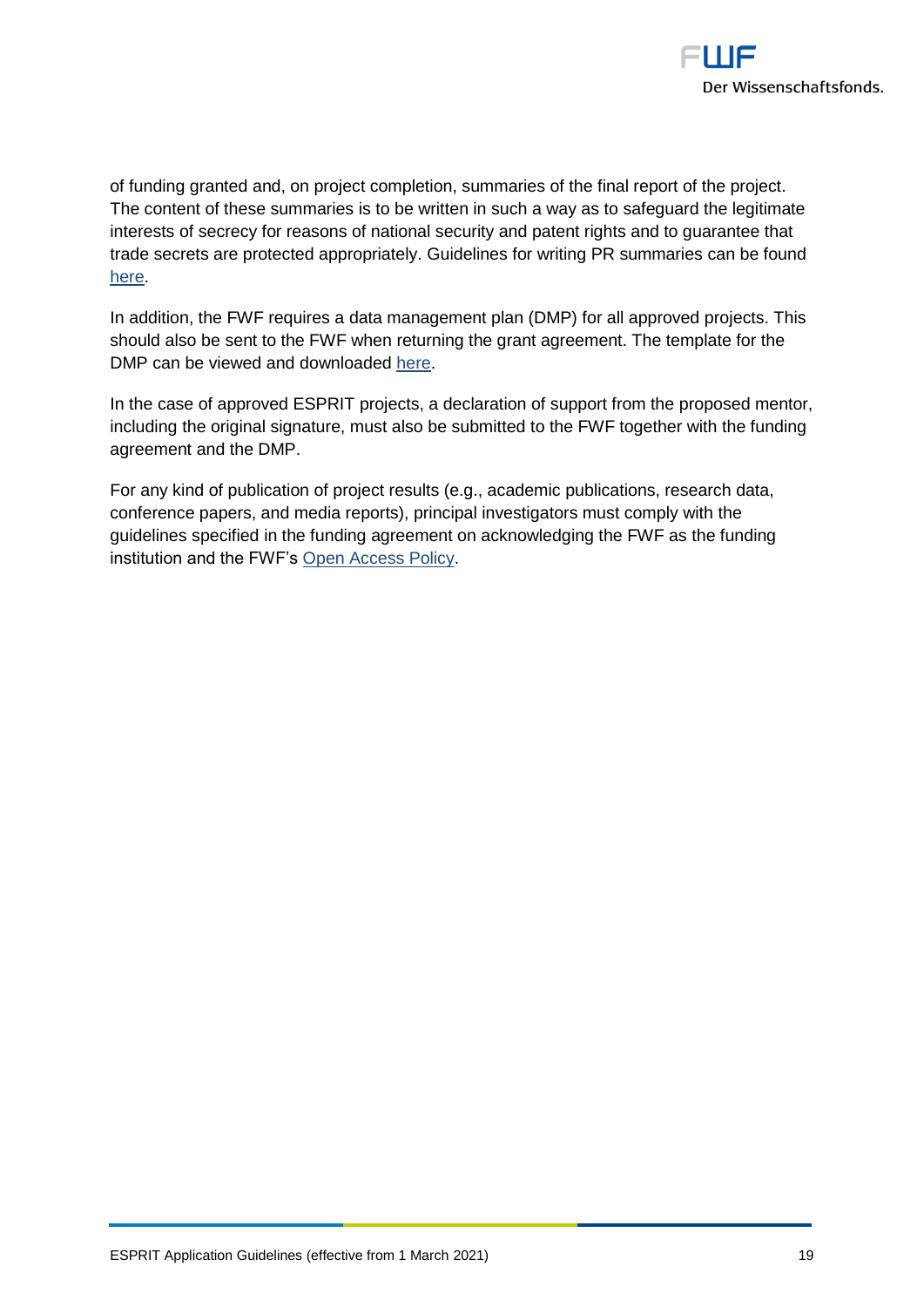

# <span id="page-19-0"></span>**Annex 1: Notes and questions for reviewers in the ESPRIT programme 6**

In all of its programmes, the FWF actively supports equal opportunities and equal treatment. The review of an application must not put researchers at a disadvantage for non-researchrelated reasons such as age, gender, etc. For example, the review of applications should not focus on the researcher's actual age, but on the relation between the researcher's previous research achievements and the length of their research career. Our commitment to equal opportunities also means taking into account breaks or delays in the principal investigator's research career (e.g., due to parental leave; long-term or chronic illness; disability; caring responsibilities; etc.), which may have led to publication gaps, unorthodox career paths, or limited international research experience.

Only the most important academic publications (no more than 10) and the most important additional research achievements (no more than 10) of the principal investigator are to be considered when evaluating the application. As a signatory to the *[San Francisco Declaration](https://sfdora.org/read/)  [on Research Assessment \(DORA\)](https://sfdora.org/read/)*, the FWF also emphasises that, in assessing research performance, reviewers should refrain from using journal-based metrics such as the Journal Impact Factor.

Please review the present application,<sup>7</sup> using the following eight assessment criteria: 1) innovation and originality, 2) quality of the planned research, 3) approach and feasibility, 4) principal investigator's qualifications, 5) ethics and gender, 6) contribution to career development and suitability of the mentor, 7) suitability of the research institute, and 8) overall evaluation. For each of these criteria except 5) we ask you for both written comments and a rating on a scale from "excellent" to "poor". Please be aware, however, that the FWF's funding decision will be based primarily on reviewers' written assessments rather than the ratings assigned.

Please keep in mind that sections 1 and 2 will be forwarded to the applicant in its entirety and in anonymous form.

# **Section 1:**

 $\overline{a}$ 

#### **1. Innovation and originality**

Is the proposed research innovative? Does it make an original contribution to its field?

 $6$  Further information on the FWF's corporate policy and mission or the application guidelines for ESPRIT projects of the FWF can be found on our website at: [https://www.fwf.ac.at/en/about-the-fwf/corporate-policy](https://www.fwf.ac.at/en/about-the-fwf/corporate-policy/) or [https://www.fwf.ac.at/en/research-funding/fwf-programmes/esprit-programme.](https://www.fwf.ac.at/en/research-funding/fwf-programmes/esprit-programme)

The application must meet the FWF's formal requirements Please bear these in mind when writing your review. (Key formal requirements: 20 pages max. for the project description including figures and tables; 5 pages max. for the list of references; 3 pages max. for each academic CV, including a description of previous research achievements and the ten most important publications. For further details see [https://www.fwf.ac.at/de/forschungsfoerderung/fwf-programme/esprit-programm.](https://www.fwf.ac.at/en/research-funding/fwf-programmes/esprit-programme))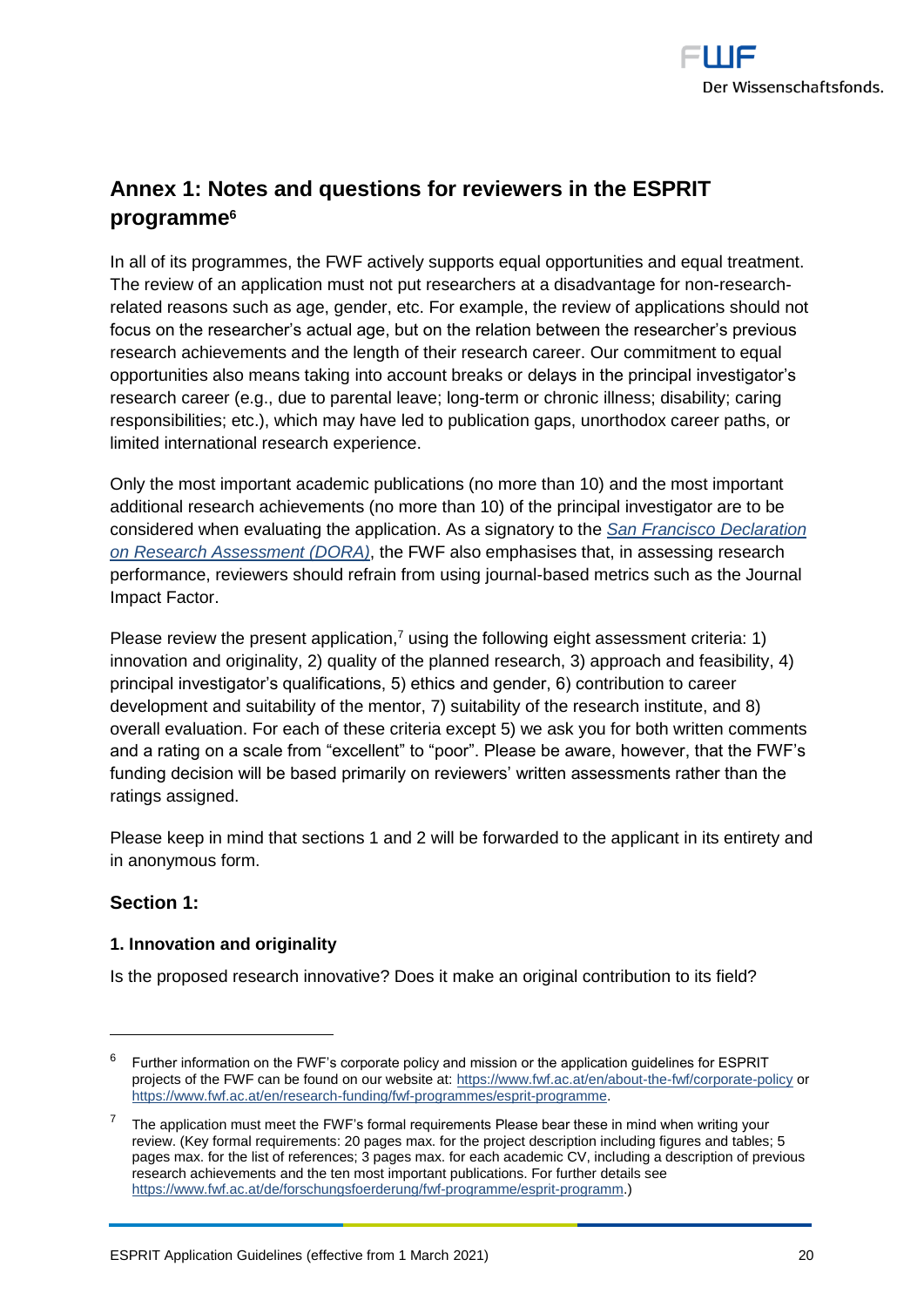

#### **2. Quality of the proposed research**

Are the research questions formulated clearly? Are they timely, challenging, and likely to lead to relevant insights?

#### **3. Approach and feasibility**

Is the research design well-conceived, clearly formulated, and suitable for answering the research question(s)? Is there a well-organised work plan? Have the methods been chosen well and does the proposal describe them in sufficient detail?

#### **4. Qualifications of the principal investigator**

How well is the principal investigator qualified to carry out the proposed research? How would you assess the academic qualifications of the principal investigator? In evaluating the principal investigator's qualifications, please consider their career stage, taking into account unusual career paths and circumstances that may have slowed down their progress (e.g., parental leave, long-term or chronic illness, disability, caring responsibilities).

#### **5. Ethics and gender**

*Ethics:* Have ethical considerations been addressed satisfactorily?

*Gender:* The principal investigator is required to address any relevant sex-specific and/or gender-related elements inherent in their research questions and/or research design. Please assess whether their treatment of these components is adequate.

# **6. Contribution of the research project to the career development of the principal investigator and the suitability of the mentor and the planned career development measures for increasing the principal investigator's long-term career prospects**

Does the research project contribute to the principal investigator developing an independent research profile? How important is the research project for continuing to develop the principal investigator's skills? Is the mentor qualified to assist the principal investigator's career? Are the planned measures (in terms of mentoring, networking, acquisition of skills, etc.) described in a plausible manner and can they be expected to contribute to the principal investigator's career development?

# **7. Suitability of the research institute for implementing the planned project and the project's contribution to enhancing the research institute (expected added value)**

Can the principal investigator turn to the research institute (or, where applicable, to the cooperation partners) for expertise on the respective subject area? Is the project integrated into the activities of the research institute and does the project contribute to enhancing the research institute?

#### **8. Overall evaluation**

What is your overall impression of the project proposal? Specifically, what would you consider its key strengths and weaknesses? Please give reasons for your answers, taking as much space as you need.